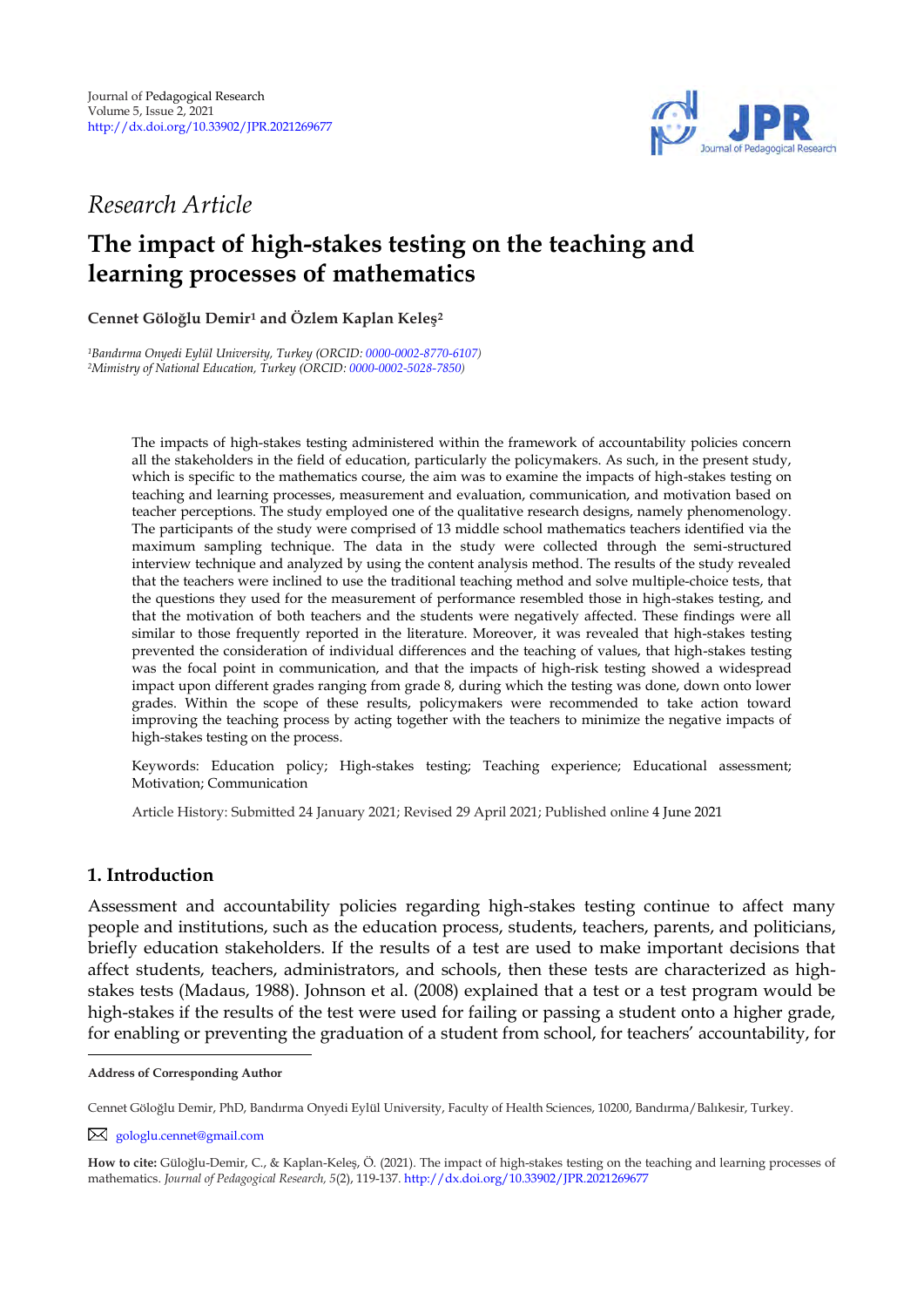establishing school images and for managing funds. Today, these kinds of tests are administered with the purpose of assessment under different names, such as "high-stakes testing" or "standardized testing" (Zucker, 2003). Thus, for tests that are administered nationwide in a standardized way, the concept of "high-stakes testing" is used in the related literature (Hamilton et al., 2002; Jones et al., 2003; Kumandaş & Kutlu, 2010). High-stakes tests are considerably effective on educational policies. Breakspear (2012) examined the impact the programme for international student assessment (PISA) had on the educational reform policies and practices across various countries. In research, respondents were asked how influential specific PISA results and analyses have been in informing the policy-making process in their country. The respondents from England-UK, Denmark, and Japan rated PISA as ‗extremely' influential, whilst respondents from Finland, France, Indonesia, Luxembourg, and Turkey rated PISA as 'not very' influential. In the context of national high-stakes testing, policymakers use national high-stakes tests to change the behavior of teachers and students in desirable ways (Amrein & Berliner, 2002). In addition to this, policymakers can use test scores to spend educational resources to low achieving schools or geographic areas and to support cross-national comparisons which can lead governments to commit a larger share of the national budget to education (Chapman & Synder, 2000).

High-stakes testing is advocated based on arguments that it motivates teachers to teach more effectively, and directs students to study harder and to learn more effectively. Moreover, the advocates of high-stakes testing believe that test results contribute to the improvement of teaching and the professional development of teachers (Amrein & Berliner, 2002). In contrast to these arguments, researchers present numerous views and proof regarding the negative impacts of highstakes testing.

High-stakes testing impacts the teaching practices of teachers (Madaus, 1988; Smith, 1991). Jonsson and Leden (2019) stated that high-stakes testing affected teachers' pedagogical practices and gave some messages about what to teach and how to assess. The impact of these tests on teaching and learning are labeled as "washback". At the macro level, washback is related to the degree at which a test affects government policies, school directors, and parents' expectations from their parents. On the other hand, at the micro-level, washback refers to the degree at which a test affects students' learning performances and the teaching method and techniques of teachers in class (Chapman & Snyder, 2000). Alderson and Wall (1993) define washback as things that teachers and students would not normally do but do so owing to the testing. Hence, it is important to reveal the impact of high-stakes testing with respect to washback. The results of a meta-synthesis study, which was conducted by Au (2007) and based on 49 qualitative studies in relation to this topic, revealed that the primary impact of high-stakes testing was basing the teaching points on tests and teachers being more inclined to adopt teacher-centered teaching. Only in very few studies was an adverse condition, specifically student-centered and collaborative practices, identified. The results of a study conducted by Klein et al. (2006) with teachers at 20 schools revealed that high-stakes testing affected the teaching process, i.e. teachers engaged in testoriented teaching. Barnes (2005) stated that instead of increasing the quality of education, highstakes testing caused students to focus on the parts, which would make students successful in tests and ignore the other parts in the course syllabus. In a study by Zhao et al. (2016), it was revealed that high-stakes testing had a ferocious control over learning and teaching and students in the class were passive learners and memorizers of facts. In studies where the impacts of high-stakes testing were investigated, it was found that high-stakes testing increased students' levels of stress and anxiety, while it decreased their levels of intrinsic motivation and self-oriented learning (Ashadi & Rice, 2016). Similarly, Thompson (2013) stated that high-stakes testing increased students' anxiety, stress, and the pressure they felt upon them. Researchers reported that highstakes testing was also a source of pressure for teachers (Barnes, 2005; Buyruk, 2014; Gündoğdu et al., 2010; Looney, 2009; Popham, 2001), increased teachers' levels of anxiety and decreased their mood and motivation (Abrams, 2004). In contrast to these negative impacts, Cizek (2001) highlighted that high-stakes testing had a positive impact on teachers as it supported their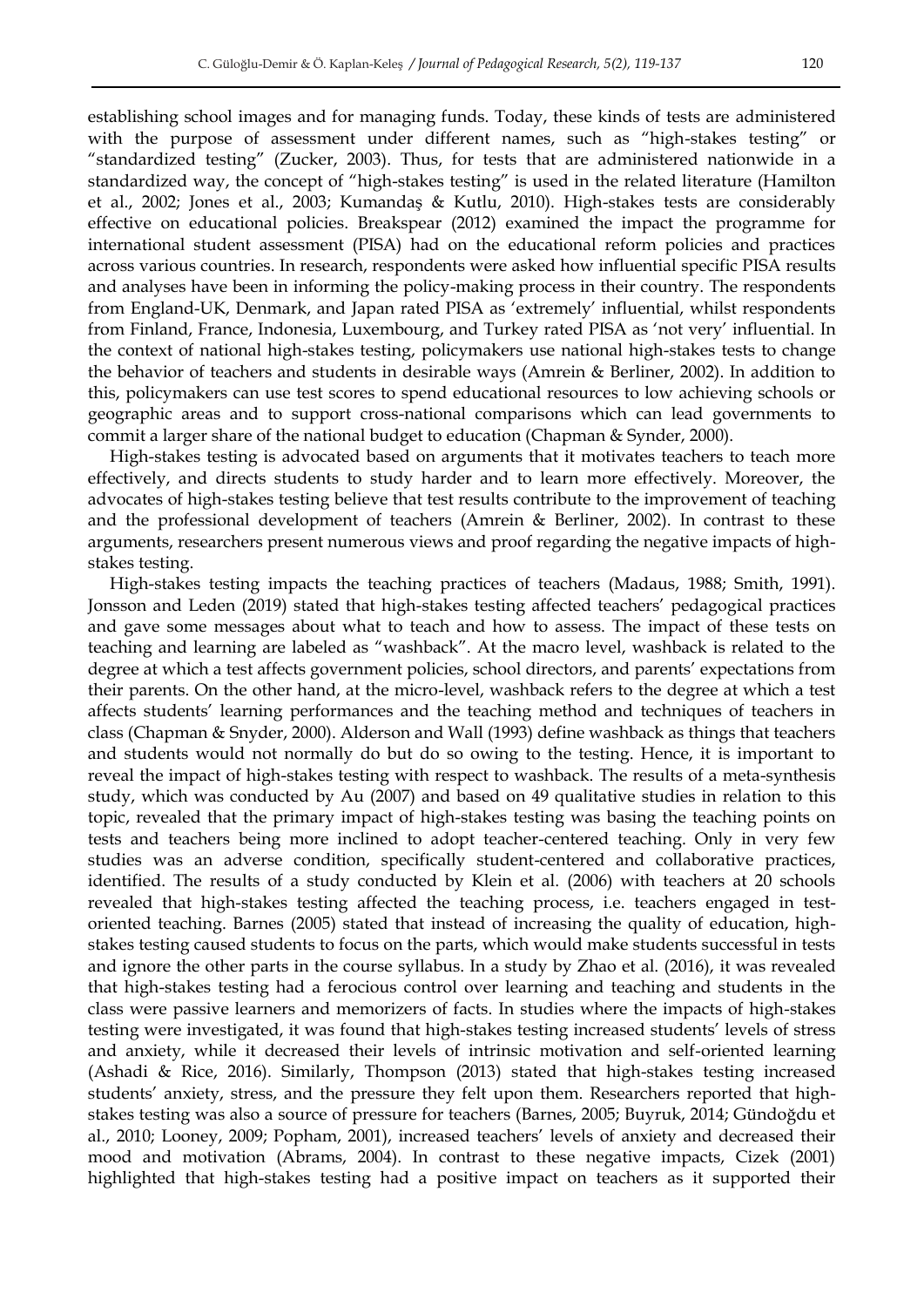professional development. These tests do not just affect learners and teachers but affect parents. In research studies conducted in the literature so far, it was revealed that due to high-stakes testing, parents imposed pressure on their children, on teachers, and the school (Can, 2017; Şahin et al. 2012, TEDMEM, 2014; Thompson, 2013). Similarly, in a survey study carried out by Jones and Egley (2004) with 708 teachers, it was found that high-stakes testing had negative impacts on the teaching program, teaching, learning, and the motivation of both learners and teachers.

Despite the adverse aspects of and many arguments related to high-stakes testing, it is widely utilized in many developed and developing countries, such as England, the United States of America, Australia, Sweden, Indonesia, and Chile. High-stakes testing has been implemented in Turkey as well, particularly in the last 20 years. High-stakes testing plays an important role in Turkey as it is a highly populated country (Ekiz, 2019). Students are administered centralized tests nationwide by the Ministry of Education for admission into different types of high schools in Turkey. The scope, the difficulty level, the quality of the items, the assessment procedures, and the method of administration of these tests have changed five times in the last 20 years. Figure 1 displays the chronological timeline of the history of the high school entrance tests in Turkey.

#### Figure 1

*High-Stakes Testing in the Transition from Middle School to High School in Turkey in the last 20 years* 



As of the end of the year 1999, a centralized High School Entrance Exam (HSEE) started to be administered once a year at the end of grade 8 in Turkey. In 2004, it continued to be administered under the name Exam for Secondary Education Institutions (ESEI). ESEI was criticized based on such justifications as students' levels of interest in school learning decreased, 8th-grade students were more inclined to take private lessons and courses, and students found the lessons that were not within the scope of ESEI unimportant (Gür et al., 2013). Owing to these criticisms, in the year 2007, in addition to the ESEI score, the elementary grade point average was also taken into consideration in the calculation of the high school entrance score. Because ESEI was a test solely administered in grade 8 and that students were not interested in grade 6 and grade 7 lessons, in the year 2008, ESEI was changed into a test referred to as LIE (Level Identification Exam), which was administered in grades 6, 7 and 8, rather than solely in grade 8. The high school placement score in the LIE administration was calculated based on the LIE score, elementary GPA, and the overall attitude score with the following weightings: 70%, 25%, and 5%, respectively. However, the practice of considering an overall attitude score in the calculation of the high school placement score was stopped by the State Council in the year 2010 (Atılgan, 2018; Gür et al., 2013). One of the greatest criticisms made toward LIE was that while students were attending private lessons and courses only during grade 8 in the years when the former exams were administered, with the onset of LIE, students started to attend private lessons and courses throughout grades 6, 7, and 8.

Since LIE was claimed to have increased inequality in opportunity, changes were initially made in the LIE during the year 2009, and then its administration was discontinued altogether in the year 2013. Instead, the ETEH (Exam for the Transition from Elementary to High School Education)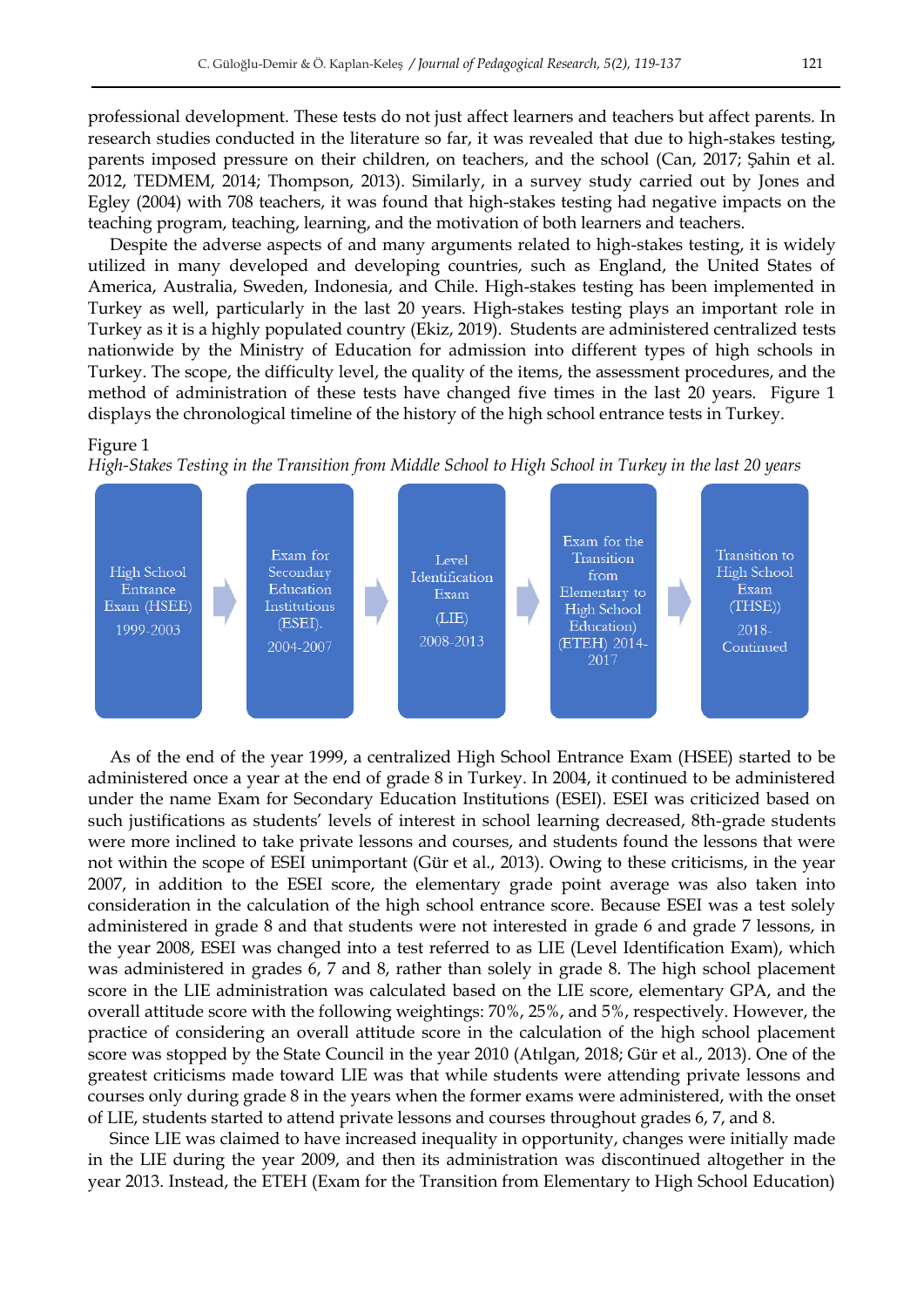was introduced. ETEH was a practice whereby one of the school exams was administered as a centralized and multiple-choice test each term. The use of ETEH for student selection was also criticized based on claims that students developed psychological problems stemming from having to sit a test each term in grade 8 and that the test yielded many first place scores (Atılgan, 2018; Bağcı, 2016; Education Reform Initiative, 2013; Directorate General for Secondary Education, 2016). Finally, with a decision taken in the year 2017, the administration of ETEH was discontinued. Instead, the Transition to High School Exam (THSE) was introduced (Atılgan, 2018). The most prominent feature that has made this test different from the others was the quality of the questions. The questions are in line with the learning outcomes of the education program, but at the same time require higher-order thinking skills as only 10% of the students can be placed in high schools with a THSE score. The students who cannot enter a high school with a THSE score are placed in schools via a system based on the residential address. Accordingly, even though politicians have announced that not all students need to sit the THSE, almost all the students take the test. During the administration of THSE, between the years 2003 and 2020, the minister of national education has changed six times, all being appointed by the same government. Hence, it is believed that populist approaches have been effective in the expression of positive and negative aspects of changes rather than scientific data (Güler et al., 2019). The high number of students and the limited number of quotas in high-quality schools make THSE, which is administered with the purpose of selecting and placing students in a higher educational institution, important for administrators, teachers, students, and parents. In all the above-mentioned tests, mathematics has been the most fundamental and important subject. Parents have their children take private lessons, particularly in mathematics.

A literature review of related research studies has shown that there is a limited number of studies conducted on the impact of high-stakes testing on the mathematics teaching process. The present study possesses the potential of presenting significant results regarding the impacts of high-stakes testing on the learning-teaching process, measurement and assessment, communication, and motivation based on the perceptions of mathematics teachers. Moreover, the results of the present study will contribute to assessment policies and to the decision-makers in Turkey and other countries where there are similar practices with respect to strengthening the positive impacts of high-stakes testing on the teaching process and eliminating the negative impacts.

#### **1.1. The Aim**

The aim of the present research study was to investigate the impacts of high-stakes testing on middle school mathematics education based on teacher perceptions. Thus, the answers to the following research questions were sought:

- $\triangleright$  What is the impact of high-stakes testing on the learning-teaching process?
- $\triangleright$  What is the impact of high-stakes testing on measurement and assessment?
- $\triangleright$  What is the impact of high-stakes testing on learner and teacher motivation?
- $\triangleright$  What is the impact of high-stakes testing on communication?

## **2. Method**

In the present study, the method of phenomenology, one of the qualitative research designs, was employed. In phenomenology, the phenomena that we are familiar with but do not have profound and in-depth information on are interpreted and described based on individuals' experiences (Merriam, 2009). As stated by Patton (2002), phenomenology studies focus on how people perceive the phenomenon in question, how they describe it, how they feel about it, how they judge it, how they remember it, what sense they make of it, and what they talk about it with other people. In the present study, the phenomenological research design was employed with the aim of identifying the impacts of high-stakes testing on the mathematics teaching process from the perspective of teachers' perceptions.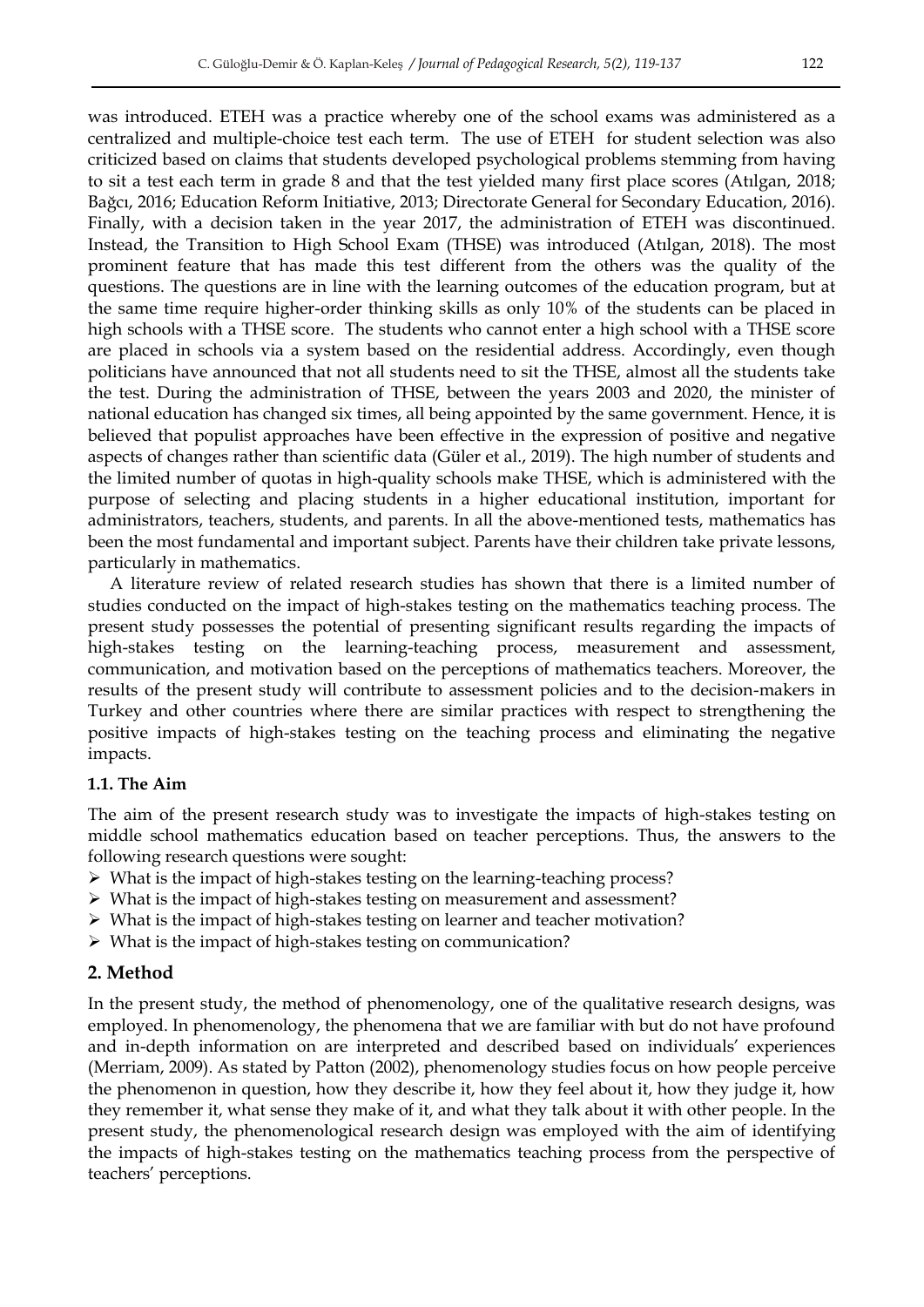## **2.1. Participants**

The participants of the study were selected by means of the maximum variation sampling method. In this method, which is used within the scope of purposive sampling, initially, the characteristic features or criteria are specified (Patton, 2002). In the selection of the teachers, the first criterion that was used as the teachers' having teaching experience in grade eight (when the high school entrance test is administered. Subsequently, the teachers were selected from different regions, the aim of which was to provide variety within the scope of the research. The variety was also sought in terms of location of work, namely in either the city center or in regional areas, and in terms of teaching experiences. In qualitative studies, there are no firm rules regarding the number of participants needed in a research study; it can vary depending on the scope of the research (Patton, 2002). In the present study, "the participants were continuously approached until information redundancy was reached" (Lincoln & Guba, 1985). Thus, the interviews were held with 13 teachers, the characteristics of whom are presented in Table 1.

## Table 1

| Participant | Sex    | Professional<br>Experience (years) | Location of the School | Region           |
|-------------|--------|------------------------------------|------------------------|------------------|
| Teacher T1  | Female | 12                                 | City Center            | Marmara          |
| Teacher T2  | Female | 5                                  | Regional               | Central Anatolia |
| Teacher T3  | Male   | 8                                  | Regional               | Central Anatolia |
| Teacher T4  | Female | 17                                 | Regional               | Eastern Anatolia |
| Teacher T5  | Male   | 14                                 | <b>City Center</b>     | Central Anatolia |
| Teacher T6  | Female | 5                                  | Regional               | Aegean           |
| Teacher T7  | Female | 7                                  | Regional               | Mediterranean    |
| Teacher T8  | Female | 6                                  | Regional               | Eastern Anatolia |
| Teacher T9  | Male   | 14                                 | City Center            | Marmara          |
| Teacher T10 | Female | 10                                 | City Center            | Mediterranean    |
| Teacher T11 | Male   | 11                                 | City Center            | Central Anatolia |
| Teacher T12 | Female | 22                                 | City Center            | Marmara          |
| Teacher T13 | Male   | 18                                 | City Center            | <b>Black Sea</b> |

*The Characteristics of the Participants* 

Eight of the participants were female, whereas five were male, as shown in Table 1. In terms of professional experience, five of the participants had between 5 and 9 years of experience, five of them had between 10 and 14 years of experience, and three of them had 15 or more years of experience. The teachers worked in 6 different regions in Turkey. Seven of the teachers worked in the city center, whereas six of them worked in regional areas (town or village).

## **2.2. Data Collection Tool**

The research data were collected via a semi-structured interview protocol. The semi-structured interview is employed when the questions are flexible in terms of not being based on predetermined words and order (Merriam, 2009). During the development of the semi-structured interview protocols, the views of two experts on education programs and instruction, one expert on measurement and assessment, and two mathematics teachers holding master's degrees were consulted. After the essential corrections were made in line with the experts' views, finally a Turkish teacher was asked to check the language used in the interview protocol. The draft interview protocol that was prepared was used to conduct an interview with two mathematics teachers. Both of the teachers were found to have understood the questions in the same way. The teachers stated that they did not experience difficulty in answering the questions. Subsequent to the pilot implementation, the semi-structured interview protocol consisting of five questions based on the aim and the sub-aims of the study was finalized. In addition, alternative and follow-up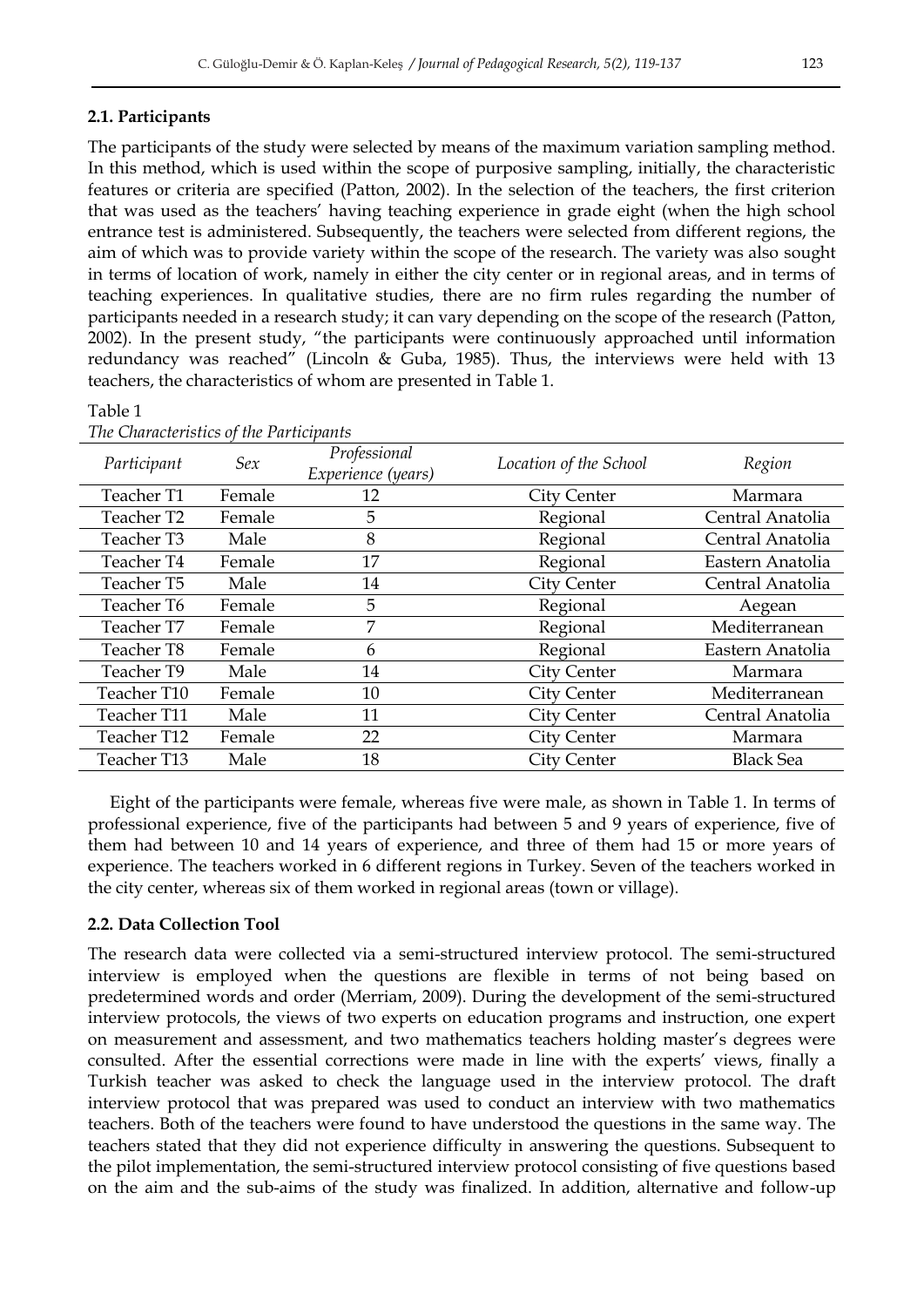questions were placed in the protocol to help the participants understand the questions and provide more in-depth answers (Maykut & Morehouse, 2005).

# *2.2.1. Interview Procedures*

Semi-structured interviews were held in an online environment. Prior to the interviews, the participants were e-mailed an information document, on which the aim of the research and how the interviews would be held were written. The participants were asked to sign and send back a permission form. The interviews lasted approximately 20-25 minutes. The questions were as follows:

1. What are the impacts of the high school entrance test on the learning-teaching process in your class?

2. What are the impacts of the high school entrance test on your approach toward measurement and assessment?

3. What do you think about the impacts of the high school entrance test on student motivation?

4. What do you think about the impacts of the high school entrance test on your motivation?

5. What are the impacts of the high school entrance test on communication?

# **2.3. Data Analysis**

The data of the study were analyzed using the content analysis technique. Accordingly, an indepth analysis of the data was conducted by following the stages of coding the data, finding the categories, organizing the data in accordance with the codes and categories, and interpreting the findings (Corbin & Strauss, 2015; Moustakas, 1994). An inductive approach was adopted during the coding of the data. In other words, an initial code list was not established. All the codes were formed after the data were obtained. During the analysis of the data, a detailed written account was initially made of all the interviews and notes. Subsequently, the coding and theme forming stage was realized by using Microsoft Excel and Word office programs. The data were coded via the eclectic coding method, by which more than one method is used in combination. Accordingly, in the first cycle, *emotion coding, in vivo coding,* and *descriptive coding* were done simultaneously*.* In emotion coding, the emotions that the teachers remembered or were experiencing or the emotions that the researcher inferred were coded. In vivo coding, the participants' own actual statements were coded. Finally, in descriptive coding, words or short phrases were determined by the researcher to summarize the main topic in an excerpt or a paragraph of the qualitative data. Subsequently, via pattern coding, one of the second cycle coding methods, the codes were transformed into meaningful and restricted higher codes (Saldaña, 2016). Pattern coding is a method of grouping the codes obtained in the first cycle into a small number of clusters, themes, or structures (Miles & Hubermen, 1994). Finally, the themes and sub-themes were portrayed visually on a tree diagram.

# **2.4. The Trustworthiness of the Study**

Various strategies are recommended in the literature to ensure the credibility, dependability, transferability, and confirmability of the findings obtained in qualitative studies (Krefting, 1991; Lincoln & Guba, 1985). Within the scope of the present study, the methods of member checking, peer debriefing, deep focus data collection, detailed description, and data consistency analysis were utilized. At the end of the interviews, the data were summarized by the researcher, and feedback was received from the interviewee. Thus, confirmation by the participant was obtained for the plausibility of the study. In the present study, data were collected via in-depth interviews. By means of a detailed description, which allows for the evaluation of the data analysis results for accuracy and transferability (Creswell & Miller, 2000), the study sought to provide as many details as possible about the themes and codes. Finally, for the dependability of the qualitative study, confirmation was received for one part of the codes by two experienced experts on education programs and instruction. To this end, the raw data, codes, and themes of two of the interviews were shared with the expert researchers, who examined the consistency between the data and the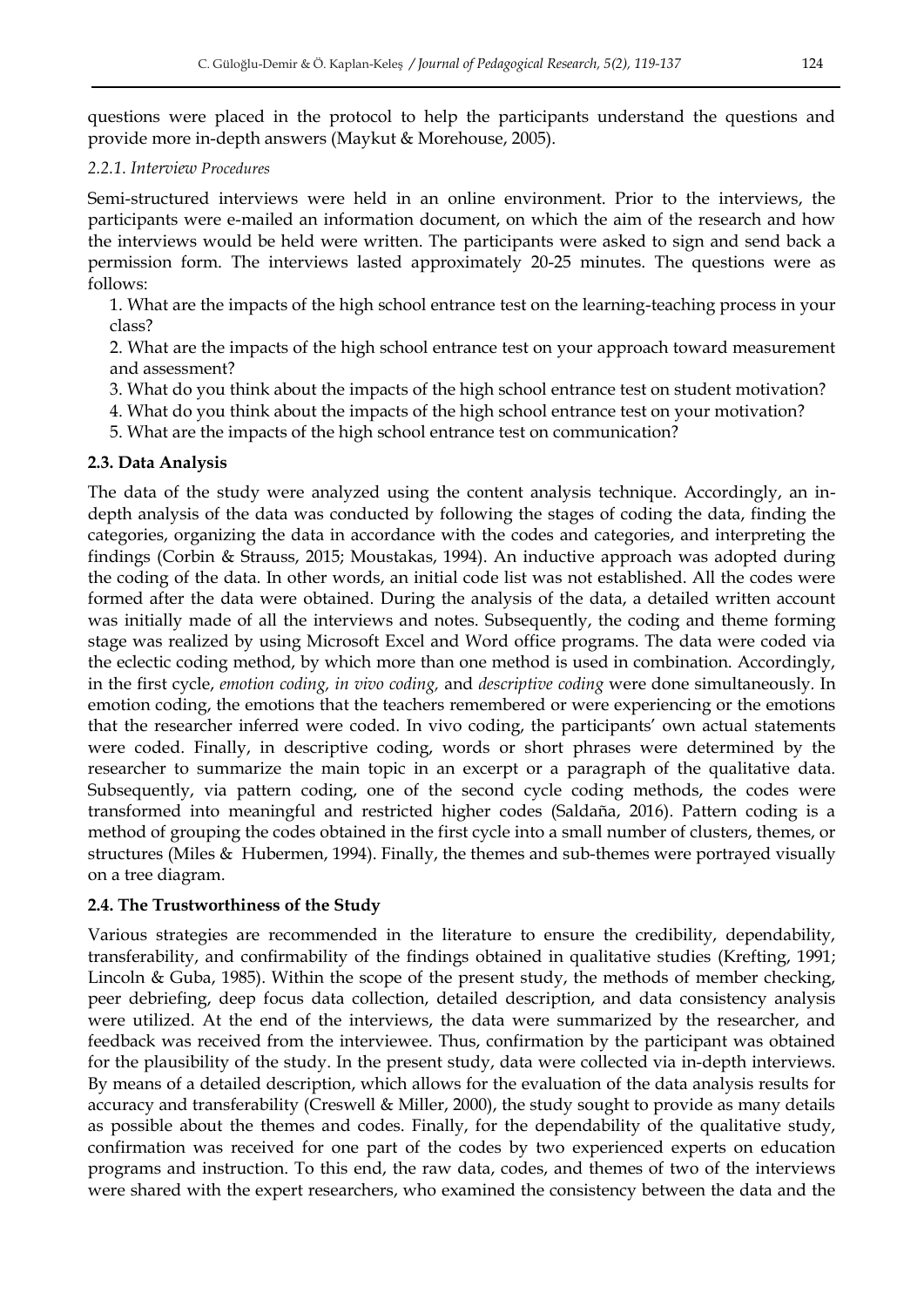codes, and the consistency between the codes and the themes. The Miles and Huberman (1994) formula was used to calculate the consistency among the codes. The inter-rater reliability was found to be 83%. Inter-rater reliability values above 80% are accepted as reliable (Miles & Huberman, 1994).

# **2.5. The Role of the Researcher**

The researchers had more than 10 years of experience in teaching mathematics in middle school. This provided the researchers with the opportunity to observe and experience the impacts of national tests on teaching, students, teachers, parents, and administrators. The researchers being experienced teachers had a positive impact on the interview process. Learning that the researchers were also engaged in teaching like themselves made the participants feel more comfortable in providing genuine answers to the interview questions. Moreover, the experiences of the researchers enabled them to understand the data more effectively and to ask better questions. These experiences prevented the researchers from leading a biased approach in analyzing and interpreting the data. Moreover, the researchers did not deviate from the phenomenological approach during the interpretation of the data.

# **2.6. Ethical Procedures**

Ethical principles and rules were followed during the planning of the research, data collection, analysis, and reporting. This research was found ethically appropriate with the decision at the 2021-1 meeting held by Bandırma Onyedi Eylül University Social and Humanities Ethics Committee.

# **3. Findings**

The findings obtained from the interviews held with the teachers revealed that high-stakes testing affected the learning-teaching process, measurement and assessment, communication, and motivation. Furthermore, they revealed how these impacts would be different if there were no high-stakes testing. The themes and sub-themes that were identified are presented below through a tree diagram and descriptive statements.

# **3.1. The Impact of High-Stakes Testing on the Learning-Teaching Process**

The theme referring to the impact of high-stakes testing on the "learning-teaching process" consists of five sub-themes. The theme and sub-themes are presented in Figure 2.

# Figure 2





As can be observed in Figure 2, "learning-teaching process" theme consists of sub-themes which are "teaching method", "individual differences", "use of material", "teaching of values", and "teaching at lower grades".

# *3.1.1. The Teaching Method*

The teachers stated that high-stakes testing negatively affected the methods and techniques they used in teaching mathematics. They reported that due to these tests, they placed more emphasis on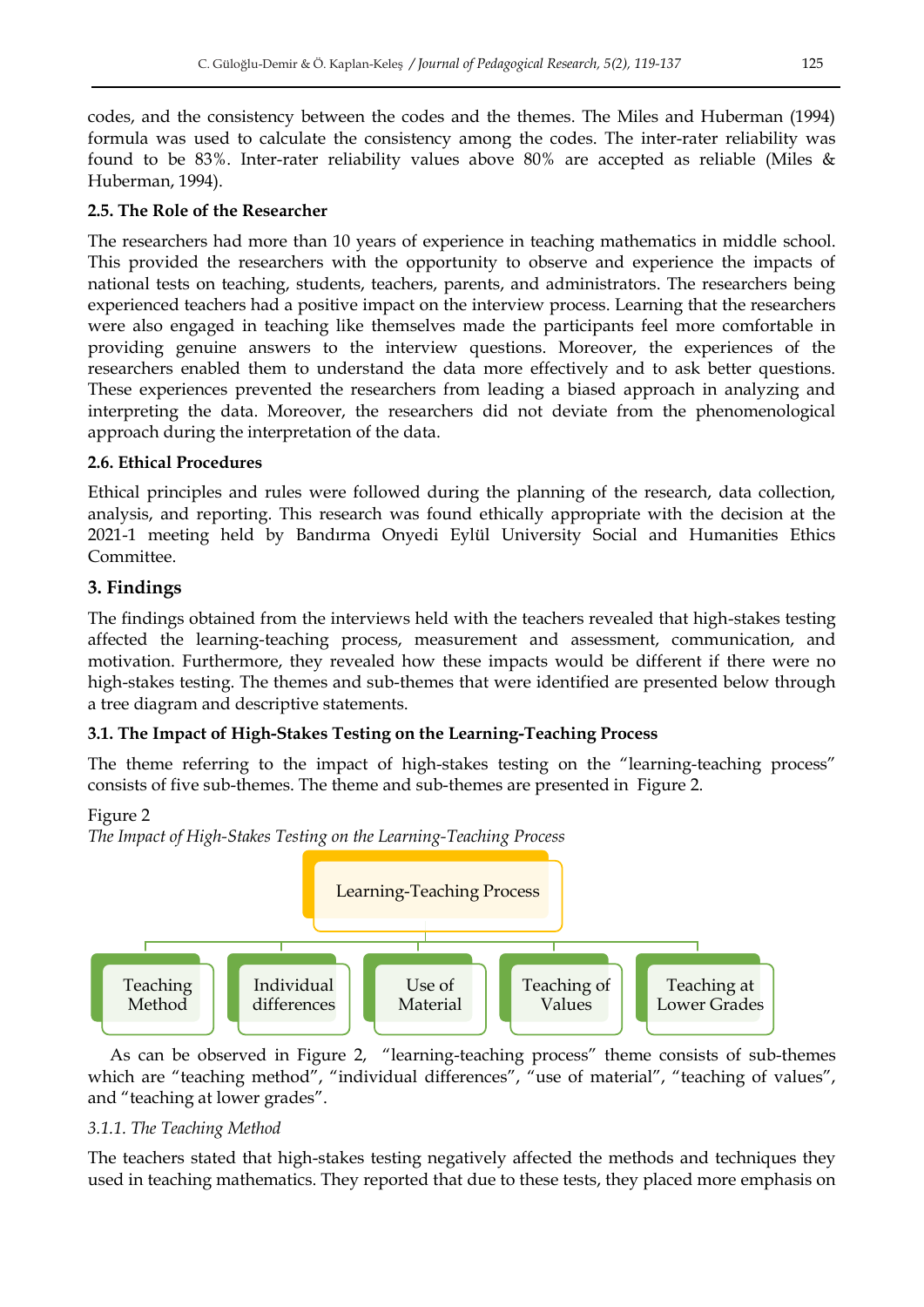the traditional teaching method and were unable to do revisions owing to their anxiety of covering the content in time. Teacher T3 expresses this condition as follows: *"As we need to cover the topic in the fastest possible way, most of the time I have to use the traditional teaching method."* The teachers stated that they mostly spent class time on solving test-related questions and providing students with tactics about how to solve these questions. Teacher T1 expresses his/her views regarding this issue as follows: "As the THSE consists of multiple-choice questions, I have to do lessons based more on *solving tests, solving questions to this end."* One other negative impact of high-stakes testing is not providing the opportunity for students to engage in active learning due to the lack of or very few activities they can engage in. Teacher T1 said, "We did some small drama activities during some topics *but I kept the number of these down because we have many topics but not much time.*‖ Unlike the other teachers, in support of the condition, only one of the teachers (teacher T6) stated that these tests enabled him/her to do more activities by stating the following: *"I increased [the number of] my activities to enable the students to participate in the lesson actively."*

Along with these negative impacts, the teachers reported that they increased their use of technology. The teachers stated that they used technology to reinforce content, to associate content with daily life, or to solve test-related questions on the smartboard. The teachers were using the smart board and the online education platform provided by the National Ministry of Education called EBA (education information network) as technological aids. How technology was used and for what purposes were expressed by teachers T7 *"It is I who explains the topic again, but at the point of reinforcing and associating it with daily life, I get support from technology and EBA"* and teacher T11 stated ―*I project the quality questions on the smartboard to save time or by photocopying them."*

The teachers claimed that although the test questions were in line with the learning outcomes of their own teaching program, owing to the nature of the test questions, they had a hard time trying to teach students the reasoning skill. For insance, explaining how they tried to equip students with the systematic thinking skill, T4 stated:

―… I think that the questions are in line with the learning outcomes but they require thinking, they are time-consuming and they do not consist of questions that all students can solve …we help [students] by simplifying the topic to the level that all students can understand, how logical reasoning needs be done… after students gain an understanding of the learning outcome, we help them to reason logically."

#### *3.1.2. Individual Differences*

The teachers reported that they either did not take into consideration individual differences or did so only partially during the teaching process. They stated that if the students lacked the preliminary knowledge, they disregarded this, and nor did they do any additional planning for those students who lacked the reasoning skill. In relation to this point, T5 asserted that:

―To be able to take into consideration individual differences, there needs to be more class time, and hands-on lessons consisting of few students. In a class of 40 students with individual differences, you can only do an exam-oriented lesson using a common method."

Within this statement, it can be observed that the teacher refers to the impact of not just testing but also the physical learning environment on consideration of individual differences. On the other hand, teacher T1 mentions THSE and the associated time problem that prevent teachers from taking into account individual differences by saying, "Unfortunately when preparing for THSE, doing *work in relation to individual differences is not much possible because there is not enough time to do a special activity or other work".* Similarly, T10 expressed his/her views as follows: *"I do my lessons considering that they have an average level of readiness. Unfortunately, I cannot take into consideration individual differences."* Only two of the teachers reported that they took into account individual differences during the teaching process.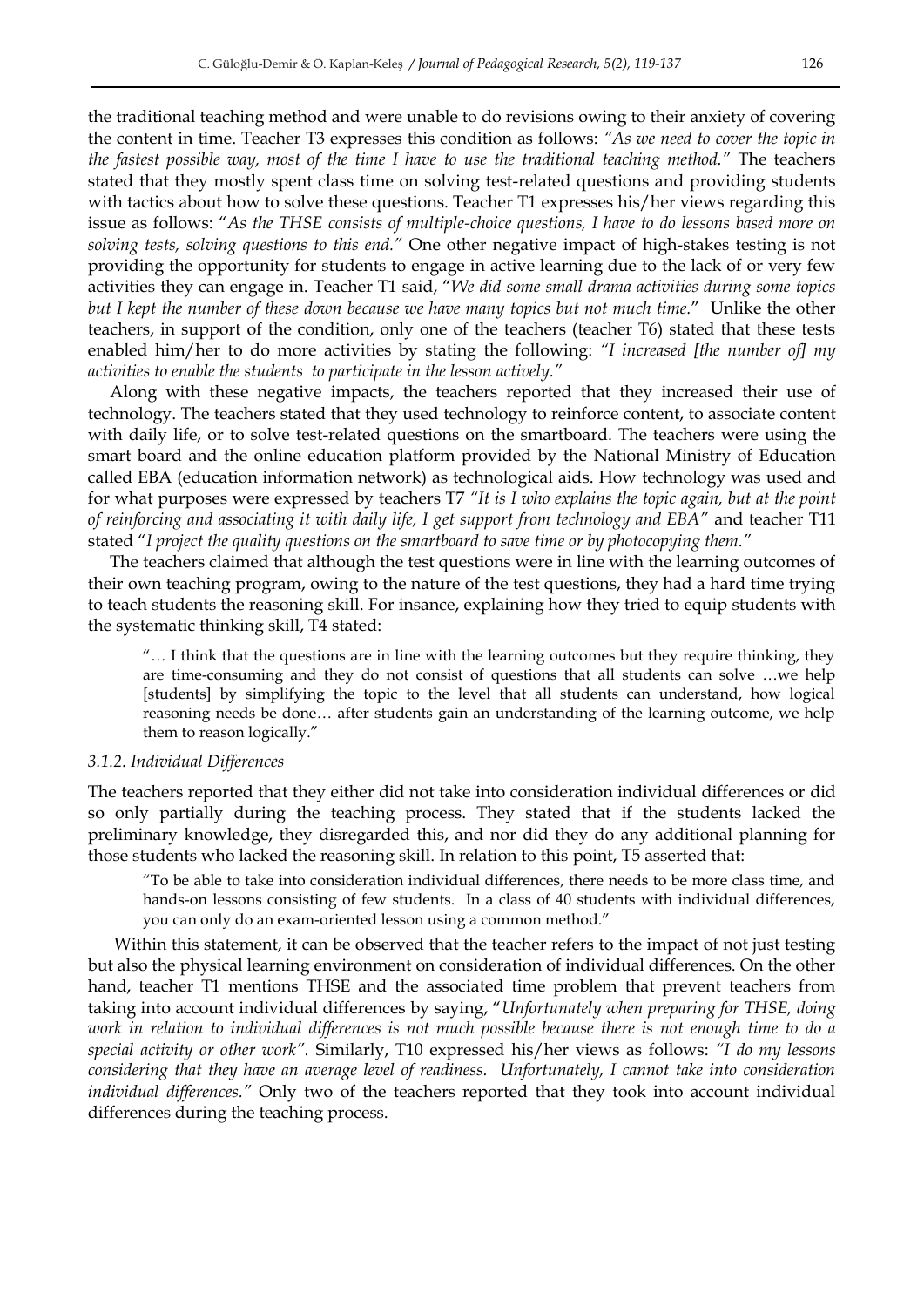#### *3.1.3. Use of Material*

The teachers reported that they either did not use any materials or rarely used them in the teaching process. To exemplify, teacher T1 stated, *"As I have to do work toward THSE, I have to postpone the use of materials and the implementation of in-class activities because it feels like it is a waste of time.* The statements of T1 indicate that s/he has concerns for solving tests for the THSE and that the problem of time prevents the use of materials.

On the other hand, teachers expressed the need for materials in addition to the textbooks given to them by the government. The materials referred to are supplementary textbooks or test books used for test preparation. One of the teachers stated that the question bankbook prepared by the Ministry of National Education partially met this need. In terms of materials, teacher T4 said, ―*Textbooks are not sufficient for THSE. There are no questions resembling those on the THSE; a supplementary source is definitely needed."* Teacher T9 emphasized *the need for test preparation books*, saying, "The presence of the test necessitates a supplementary book."

## *3.1.4. Teaching of Values*

Despite the existence of value teaching and competence development in the mathematics syllabus, the teachers reported that they did not give place to the teaching of values in their classes due to high-stakes testing. For instance, teacher T5 said, *"It is very difficult to give [teach] values when one is rushing to get things done in mathematics for THSE."* Similarly, teacher T7 reported, "My effort to teach *values decreased due to rushing to cover the test topics.*" On the other hand, there were also teachers who claimed that the test did not have any impact on the teaching of values. For example, teacher T11 said, ―*The influence of any of the values in the entire mathematics program on children is nowhere near their interest in a pen used by any YouTuber, which is very sad. I don't think anything would change if there were no [high-stakes] testing."* Teacher T8 expressed similar views by saying, *"As it is a numerical subject, values would not be focused on even if there were no [high-stakes] testing."*

#### *3.1.5. Teaching at Lower Grades*

The teachers stated that the impact of the test on the learning and teaching process was not only felt on grade 8, which is the only grade level when the test is taken, but also on the learningteaching process as of grades 4 and 5. That high-stakes testing affects the learning-teaching process not only of the grade when the testing is administered but also of lower grades is expressed by teacher T10, who said, *"Even a child who is still at grade 3 or 4 is educated completely according to this system"* and teacher T6, who stated, *"It is essential to follow the education program and to prepare for the test as of grade 5."* 

The teachers reported that they solved test-oriented questions as of lower grades, and made changes in especially seventh-grade topics, which they completed earlier to start the 8th-grade topics. Expressing how the THSE impacted the learning-teaching process, teacher T12 said, *"While teaching in different grade levels, I feel the need to make changes in the content in accordance with THSE and change the course of the lessons accordingly,"* and teacher T11 stated, *"I explain a little of how they [students] would see the topic in coming years …I make an introduction to the THSE topics in grade 7 by completing the 2nd term topics earlier."* 

#### **3.2. The Impact of High-Stakes Testing on Measurement and Assessment**

The theme of the impact of high-stakes testing on "measurement and assessment" consists of three sub-themes. The theme and sub-themes are presented in Figure 2.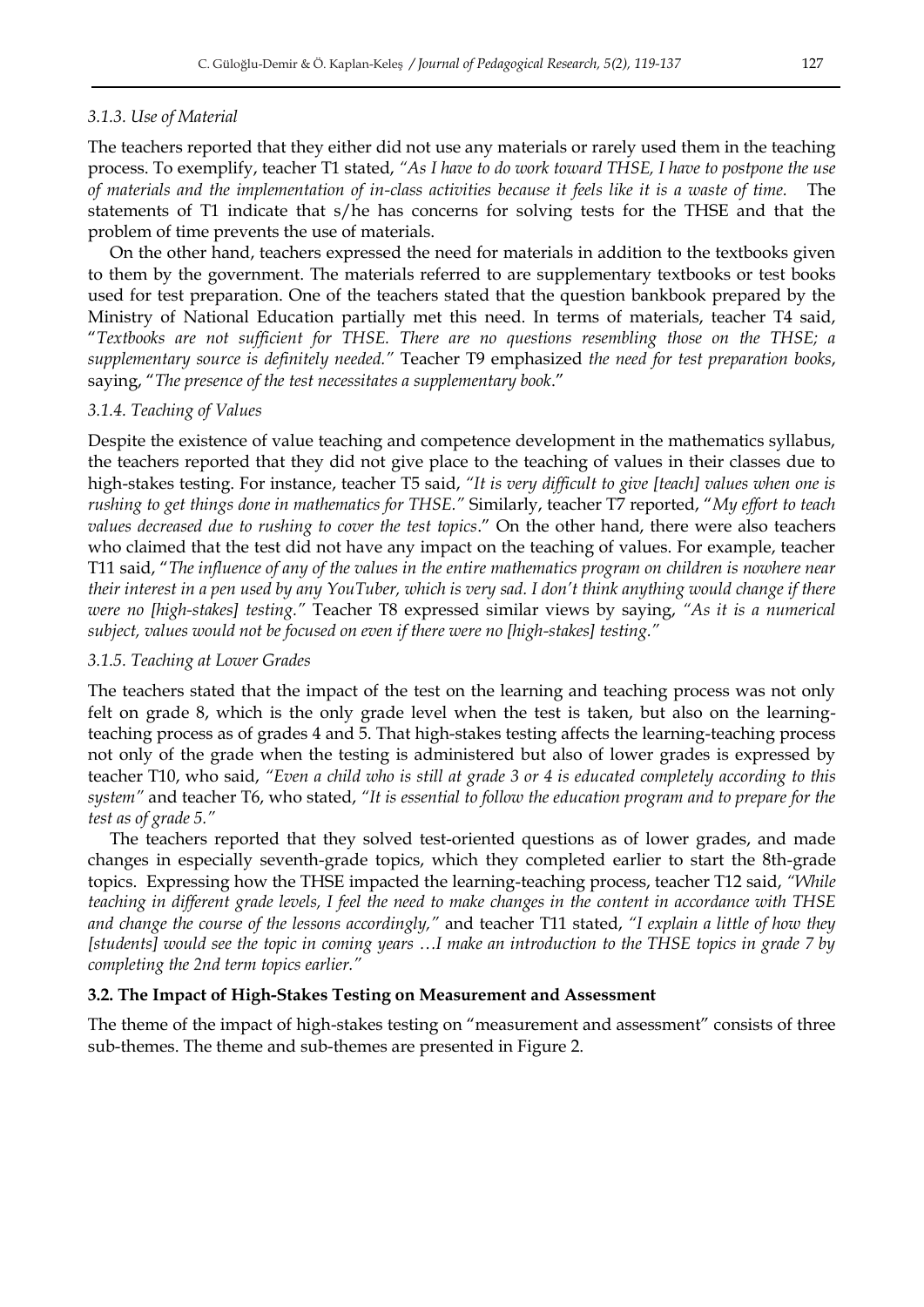





As can be seen in Figure 3, "measurement and assessment" theme consists of sub-themes which are "types and difficulty levels of questions", "homework and projects" and "school exams" sub-themes.

#### *3.2.1. Types and Difficulty Levels of the Questions*

The teachers claimed that the factor that mostly affected the measurement and assessment was the question type and the difficulty of the test questions. What teachers referred to by "question type" was the multiple-choice questions in the test measuring the reasoning skill. Thus, these questions were defined by the teachers as "quality questions or new generation questions".

The teachers reported that they paid attention to resemble the questions they used to measure student performance to those in THSE and even adjusted the difficulty levels of the questions to the difficulty level of those in the THSE. The teachers asserted that these questions were quite difficult and that very few students could answer these questions. For example, T13 mentioned the difficulty of the test question: "I believe that a majority of the 14-year old millions of children would not *be able to and cannot solve the questions which even we cannot solve very easily."* Finally, teacher T7, who asserted that the process of measurement and assessment was affected by the test questions, said, *"…but I experienced a change in the area of measurement and assessment. With questions and examples resembling the test questions, I prepare the students for the test."*

## *3.2.2. Homework and Projects*

The teachers' approach to homework and projects was again found to be under the influence of high-stakes testing. Teachers reported that they assigned homework that consisted of multiplechoice tests comprising difficult questions that measured the reasoning skill, similar to the ones in the [LGS] test. In relation to homework assignments, teacher T10 said, *"The types of homework I assigned changed with respect to question type and difficulty level"* and T4 stated, *"The type of the homework assignments is in line with the questions to be asked in the THSE [test]."* As for teacher T13, s/he pointed out:

―At the end of the lesson, I assign the children homework from test books because the questions in these books consist of quality questions… And as project homework, I assign project work that is associated with daily life as in the [THSE] test questions which are adjusted to fit the students' level."

## *3.2.3. School Exams*

The teachers reported that the achievement exams they administered at school to evaluate student performance were partially affected by high-stakes testing. They claimed that they did not base the entire achievement exam on THSE type of questions as they believed that doing so would make a majority of the students unsuccessful. For example, to indicate that s/he displayed behavior contrary to high-stakes testing, teacher T3 asserted that: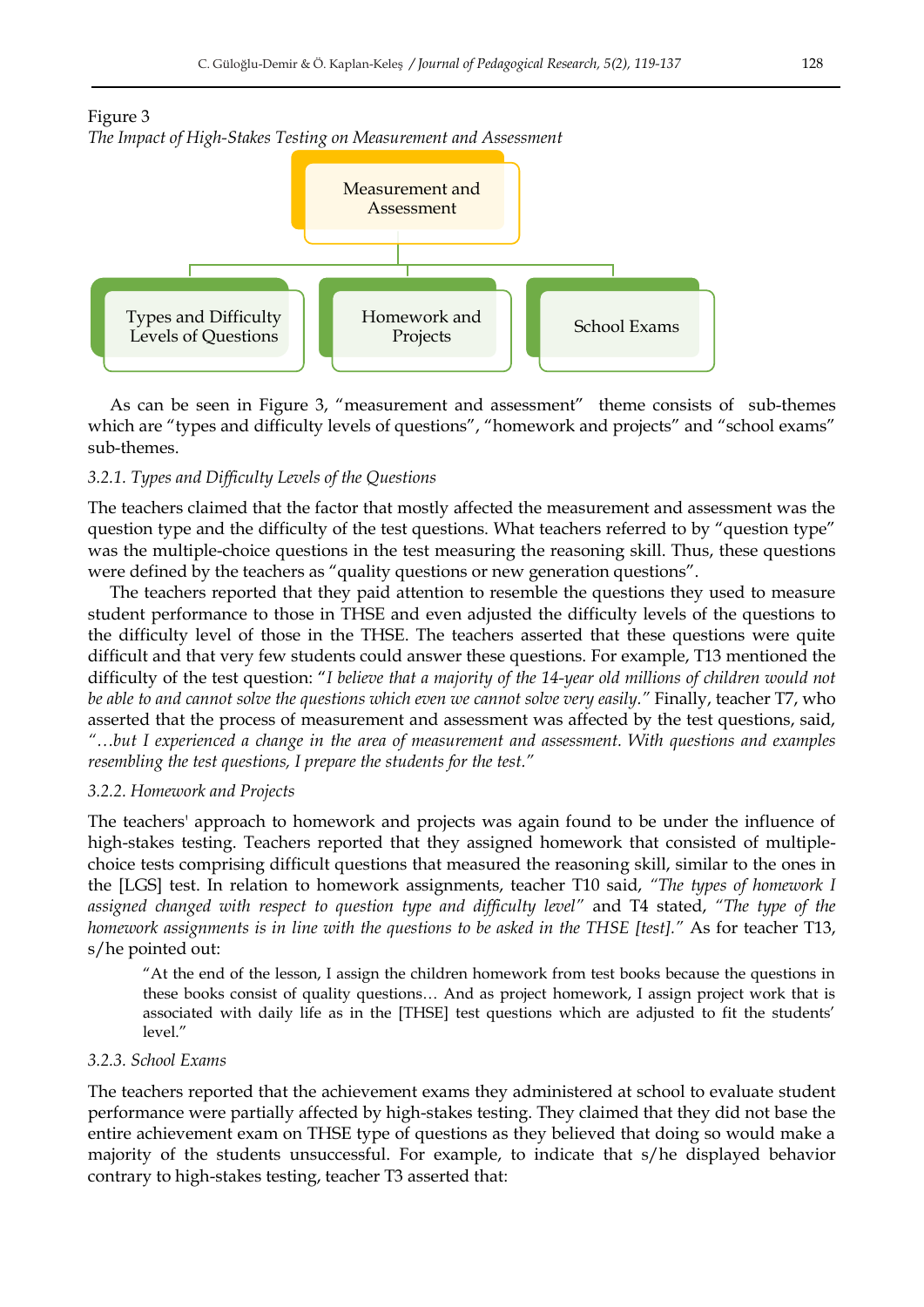―If I had asked THSE type of questions in my [achievement] tests, my students' levels of success and naturally their motivation would have decreased. To avoid distancing them [from the lesson], I ask them questions that I think are easier than THSE and which I think they can do.<sup> $\prime$ </sup> (T3)

Similarly, teacher T11 argued that achievement exams in schools were partially affected: ―*Having [achievement] exams equivalent to THSE will cause [students'] scores to decrease. By necessity, I prepare for average-level exams. I try to assess [the performance of] students at higher levels by means of one or two quality questions."*

## **3.3. The Impact of High-Stakes Testing on Motivation**

The theme of the impact of high-stakes testing on "motivation" consists of two sub-themes. The theme and sub-themes are presented in Figure 4.

#### Figure 4

*The Impact of High-Stakes Testing on Motivation* 



The issue that the teachers focused on the most was motivation, as shown in Figure 4. The teachers addressed motivation in different ways: "Learner motivation" and their own motivation; that is, "teacher motivation".

#### *3.3.1. Learner Motivation*

While mentioning the impacts of high-stakes testing on learner motivation, the teachers categorized students as successful and unsuccessful or the 10% group and the 90% group. The former group refers to the group consisting of successful students who have the potential to pass the test because high-stakes testing has a different impact on successful and unsuccessful students. The teachers reported that students with a low level of achievement developed a dislike for the subject, and the remaining ones lost their interest and withdrew themselves from the subject. In contrast, they asserted that the motivation level of successful students increased. For instance, teacher T7 stated, *"While good students did try to be better, average or lower-level ones let it go all together and started to distance themselves from mathematics."* 

One of the issues that the teachers mostly dwelled on was the anxiety and stress that highstakes testing caused in stud ents. For example, the account of teacher T5 as follows: *"As mathematics is selective and difficult in the THSE, which is being administered for two years, children are more anxious and stressed."* 

The teachers reported that high-stakes testing influenced students' emotions toward the subject. It particularly developed negative emotions toward the subject. Furthermore, the teachers expressed their view that high-stakes testing caused hopelessness and fatigue in students. Teacher T5 explained this view as follows: *"…but the students who find the format of the test difficult experience feelings of hopelessness, anxiety, and distancing from the mathematics subject.*<sup>*"*</sup>

#### *3.3.2. Teacher Motivation*

The teachers also expressed that high-stakes testing had a negative impact on themselves as well and that this reflected directly or indirectly on their teaching. They highlighted that they felt stress and anxiety. They categorized the anxiety they felt into two: time-related anxiety and the anxiety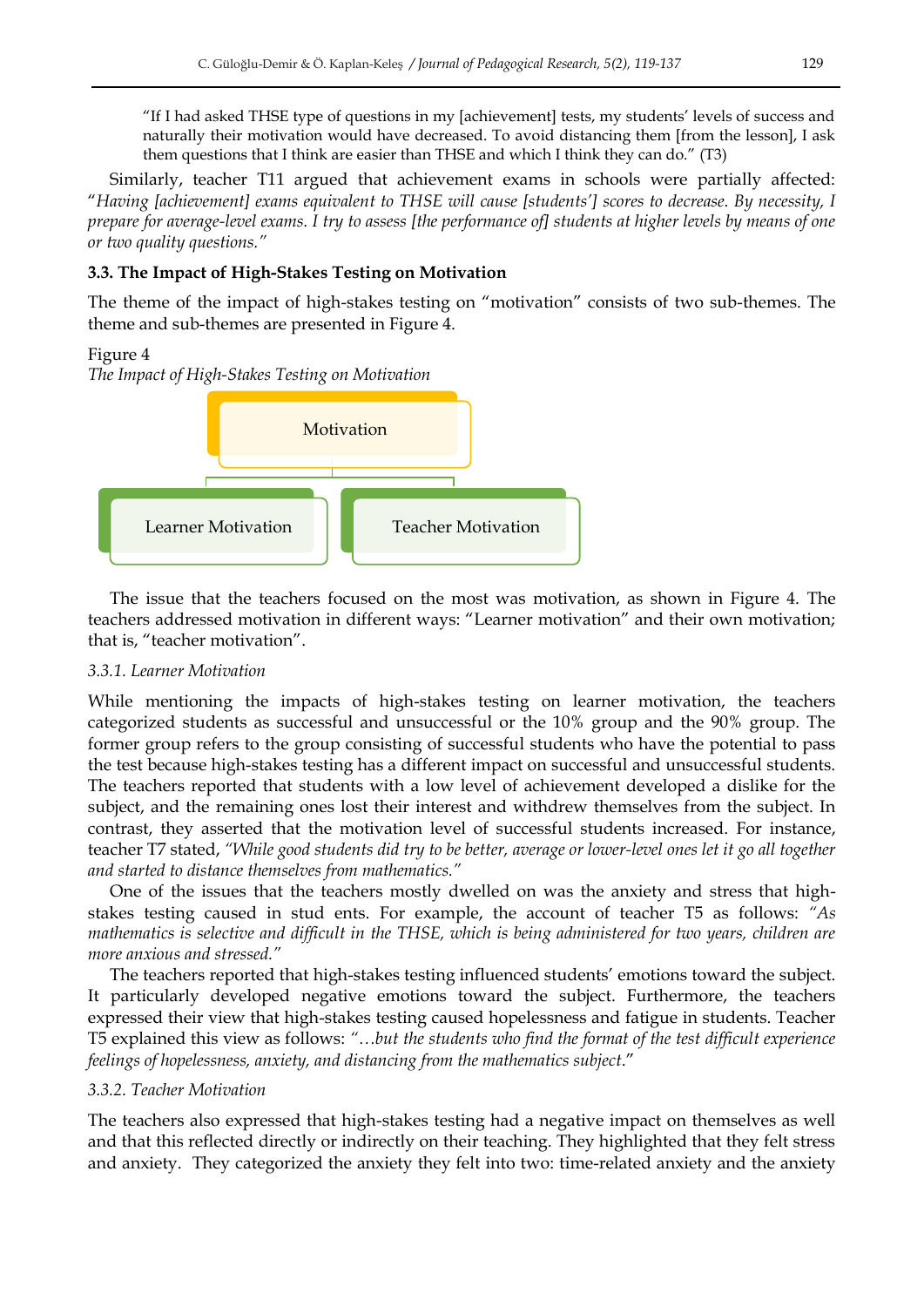of not being able to complete the coverage in due time. These two types of anxiety are intertwined. Teacher T1 expressed the anxiety they felt by saying,

―I have the anxiety of not being able to complete the topics in due time. I mean I have the anxiety that if I get sick and have to get a sick report, I will fall behind in my lessons by not being able to do them."

Teacher T5 described the stress s/he felt as follows: *"Mathematics teachers are in difficult conditions in terms of emotional stress…The fact that our students spend many minutes trying to solve a single question and then get low net scores to make us very sad.*‖ What teacher T2 claimed shows that the stress that the teachers felt was actually associated with the students: *"As students get anxious, we get more stressed."*

The teachers stated that they became demotivated or their level of motivation toward teaching decreased. For instannce, T11 mentioned this by saying, "I feel like I am solving some questions and *listening to myself. This decreases my motivation."* In addition, the pressure that the teachers felt upon them is revealed in the statements expressed by teacher T10: *"I am highly burdened. My subject is a foundation lesson and the new generation questions being at a high level exert an extreme level of burden upon me."*

## **3.4. The Impact of High-Stakes Testing on Communication**

The theme of the impact of high-stakes testing on "communication" consists of two sub-themes. The theme and sub-themes are presented in Figure 5.

#### Figure 5

*The Impact of High-Risk Testing on Communication* 



As it is seen in Figure 5, the "student-teacher" communication and the "parent-teacher" communication revealed as sub-themes of "communication" theme.

## *3.4.1. Student-Teacher Communication*

The teachers reported that their discussions with the students were generally based on the test [THSE]. It is deduced that the content of these talks consisted of statements that frightened and pressurized the students or increased their motivation. For example, teacher T2 and teacher T1 reveal how the pressure on teachers impacts their communication with students. Teacher T2 said, *"whether we like it or not, we can frighten students to listen by saying this topic will appear in THSE,"* and teacher T1 stated, *"Unfortunately because students' success is indirectly associated with teachers' success too, I feel forced to get angry at them when they do not attach the necessary importance to their studies."*  The teachers claimed that they made motivation boosting talks to make students like the subject, to prevent them from becoming embittered against the subject, and to decrease the negative perception about the subject. One exceptional comment was made only by teacher T6, who claimed that s/he did not mention the test in his/her communication during the learning-teaching process: "... I do not talk about THSE so as to teach the subject without making students feel embittered *against the subject."*

#### *3.4.2. Parent-Teacher Communication*

The teachers stated that high-stakes testing increased communication between parents and teachers. However, they highlighted that it was the parents of successful students or interested parents that they communicated more with. The statements of teacher T7 depict the situation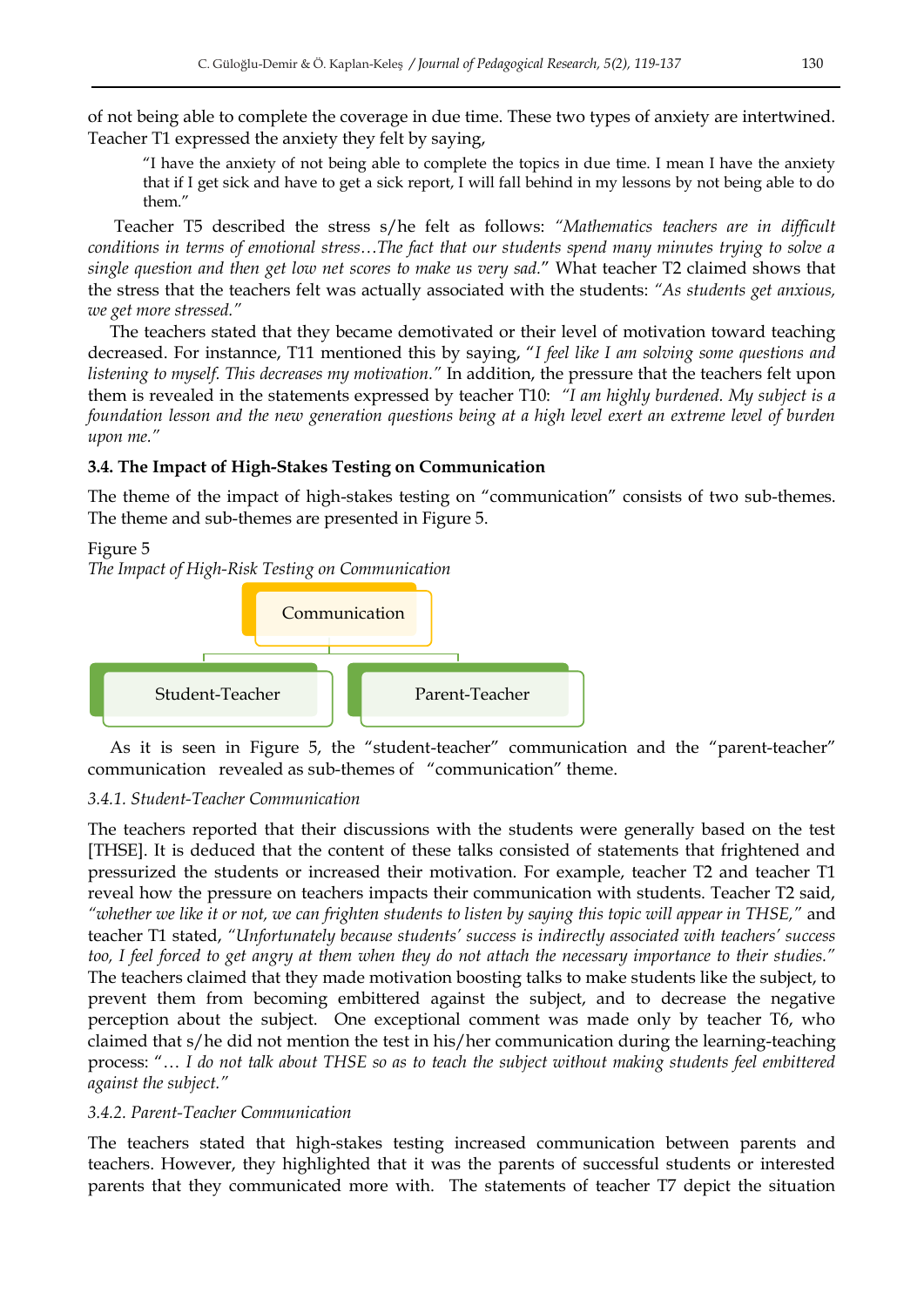clearly: *"The frequency of meetings with parents increased. The parents of good students started to visit more often, but again the parents of lower-performing students did not visit very frequently."* 

The teachers claimed that the content of the meetings with the parents was mostly the test [THSE], while issues such as student behaviors, students' interests, and talents were disregarded. An issue that the teachers complained about was parents' misevaluations of and accusations against the teachers. They stated that a teacher who provided students with tests was considered a good teacher, while they accused the teacher when a student performed poorly. The statements of teacher T9 explained the communication conflicts they had with parents: ―*The parents of low performing students accuse the teacher…. they experience difficulty in explaining to the parents that the test would select a limited number of students*‖

#### **3.5. If There Were No High-Stakes Testing**

The theme of "If there were no high-states testing" is actually a condition that the teachers expressed under all the themes. The reason why this theme was presented separately and not under the other themes is that it reveals how teacher behaviors would be affected if there were no high-risk testing. The theme and sub-themes are presented in Figure 6.

#### Figure 6



As it is seen in Figure 6, this theme consists of the three sub-themes: "learning- teaching process", "measurement and assessment", "motivation and communication".

#### *3.5.1. The Learning-Teaching Process*

The teachers expressed that if there were no high-stakes testing, they would engage in more active teaching. In other words, they mentioned that they would increase the use of activities, materials, and technology and enable their students to engage in hands-on experiential learning. They claimed that in this way their lessons would be more fun. For example, teacher T13 asserted *"If there were no THSE, I would perform a lesson focused completely on hands-on experiential learning. I would prepare materials and activities to suit each lesson."*

Similarly*,* teacher T3 stated, *"If there were no THSE, I would base the lessons not on solving questions in a fast way, but on internalizing and understanding the topics."* Both teachers claimed that interest and participation in the lessons would increase in this way. With regard to this issue, teacher T9 explained his/her views that there would be a change in the conditions where unsuccessful students lost interest in the subject, which was mentioned earlier: *"If there were no THSE, the level of interest and participation of mediocre students would increase."* Finally, the teachers emphasized that teaching of values would also increase. For instance, teacher T10 asserted, *"If there were no THSE, perhaps values could be taught because currently, students do not want to hear any knowledge other than THSE."* Only one of the teachers held an opinion different from the others. Teacher T6 claimed that the learning-teaching process would be negatively impacted: *"If there were no THSE, I would use the traditional teaching method and decrease the number of activities*‖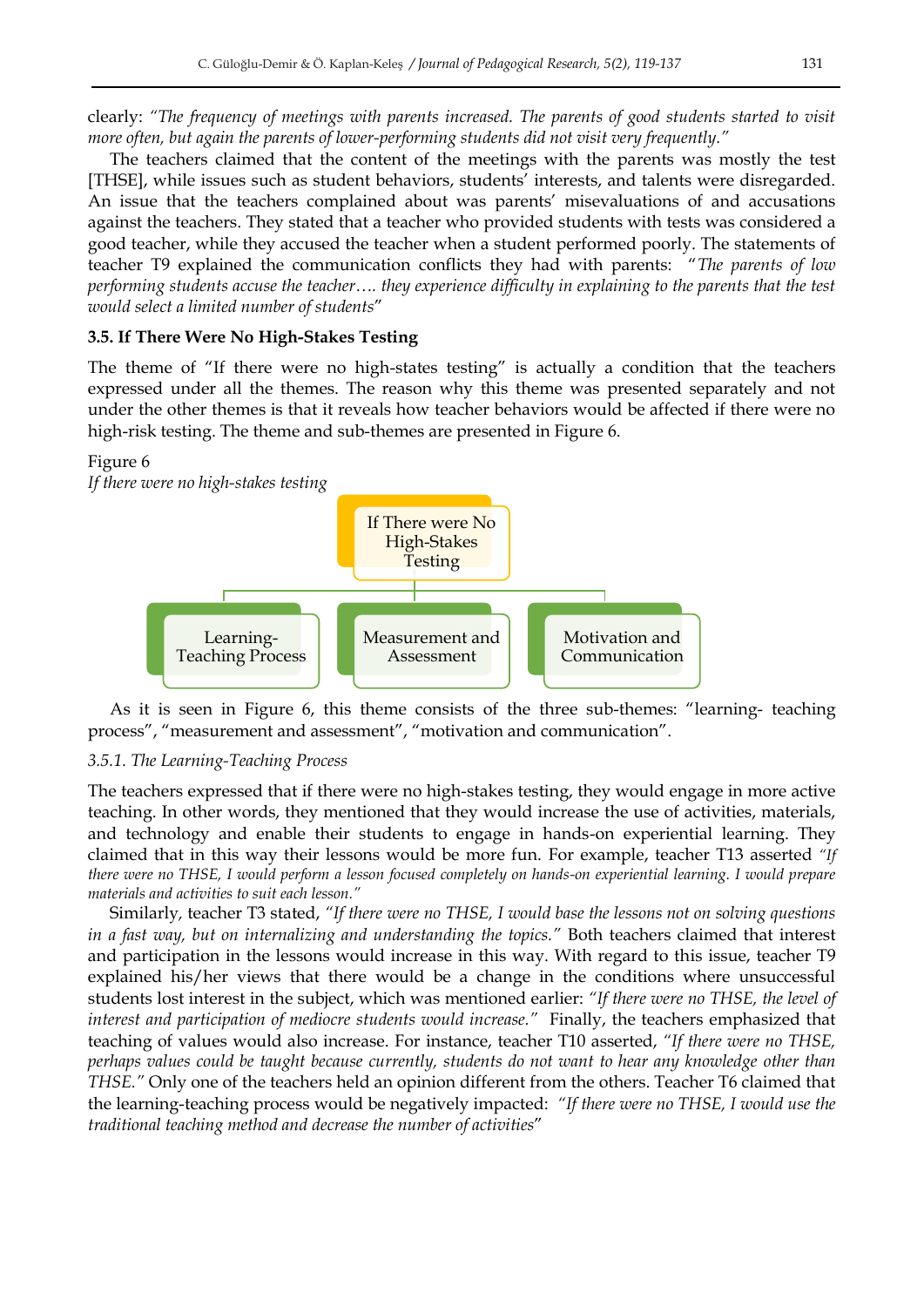#### *3.5.2. Measurement and Assessment*

The teachers asserted that if there were no high-stakes testing, measurement and assessment processes would change. They stated that they would particularly use question types different from those in the (THSE) test. In relation to this, T10 stated,

"If there were no THSE, I would make more use of non-test related tasks in measurement and assessment", and teacher T1 stated, "... I would probably prepare my written achievement test questions as if I were preparing crossword puzzle questions — to make them both thought-provoking and fun."

In addition*, teachers* T11 and T7 also referred to the fact that the question types would change in the measurement and assessment process. Teacher T11 said, "If there were no THSE, the question type *would certainly be different. These children are unable to engage in questioning and evaluation processes in this system of education. These skills cannot be acquired in the final grade by covering 1 or 2 test books"* and finally, teacher T7 expressed him/herself as follows: *"If there were no THSE, the measurement and assessment process would be a little more different. That is, I would not force the students in the field of skillbased questions this much."*

#### *3.5.3. Motivation and Communication*

The teachers dwelled on the fact that if there were no THSE, they would not have time-related anxiety and thus not feel the need for holding extra lessons as the topics could easily be covered in the time available. In addition to this, the teachers highlighted the fact that if there were no THSE, student stress and anxiety would decrease and that this would have a positive affect communication and the way the lessons are implemented. Another issue that teachers highlighted in the area of communication was freedom from parent pressure. In the speech belonging to teacher T13, it can be observed that T13 was of the opinion that this was possible: "... *Perhaps parents wouldn't attribute their children's failure to the teachers."*

## **4. Discussion**

The present study provides evidence-based data to policymakers concerning the impacts of highstakes testing on the teaching process specific to the mathematics subject in Turkey and other similar countries where high-stakes testing has been administered for approximately 30 years under different names. This study aimed to guide decision-makers in Turkey and other countries where there are similar practices in making improvements to negate the adverse impacts of highstakes testing on the teaching process and to make the necessary readjustments.

The investigation of the impact of high-stakes testing on the "*learning-teaching process*" revealed that the teachers resorted more to traditional methods in teaching, and they either rarely used or did not use activities nor materials to make the lessons active. Likewise, it is reported in the related literature that high-stakes testing led teachers to be inclined toward using traditional ways of teaching methods (Au, 2007; Minarechova, 2012; Ramezaney, 2014). A study by Klein et al. (2006) revealed that standardized tests affected teachers' teaching methods and caused teachers to implement test-oriented lessons. In another study, conducted by Pedulla et al. (2003), it was reported that owing to high-stakes testing, teachers spent less time on teaching-enriching activities, such as excursions. Musoleno and White (2010), who conducted a study on the middle school level, found that after high-stakes testing started to be implemented, teachers started to decrease their use of teaching practices entailing approaches based on collaboration and questioning. Similarly, Cranley (2018) put forward that high-stakes testing impacted teachers' pedagogical approaches in their mathematics lessons. As a result of this study, it was revealed, based on teachers' statements, that teachers did not take into account individual differences and did not pay sufficient attention to the teaching of values due to their anxiety to cover the content in time and to solve more tests. A study by Scot et al. (2008) revealed that high-stakes testing prevented individual differences (e.g. giftedness) from being taken into consideration. In one other study, conducted by Jones and Egley (2004), it was reported that high-stakes testing prevented teachers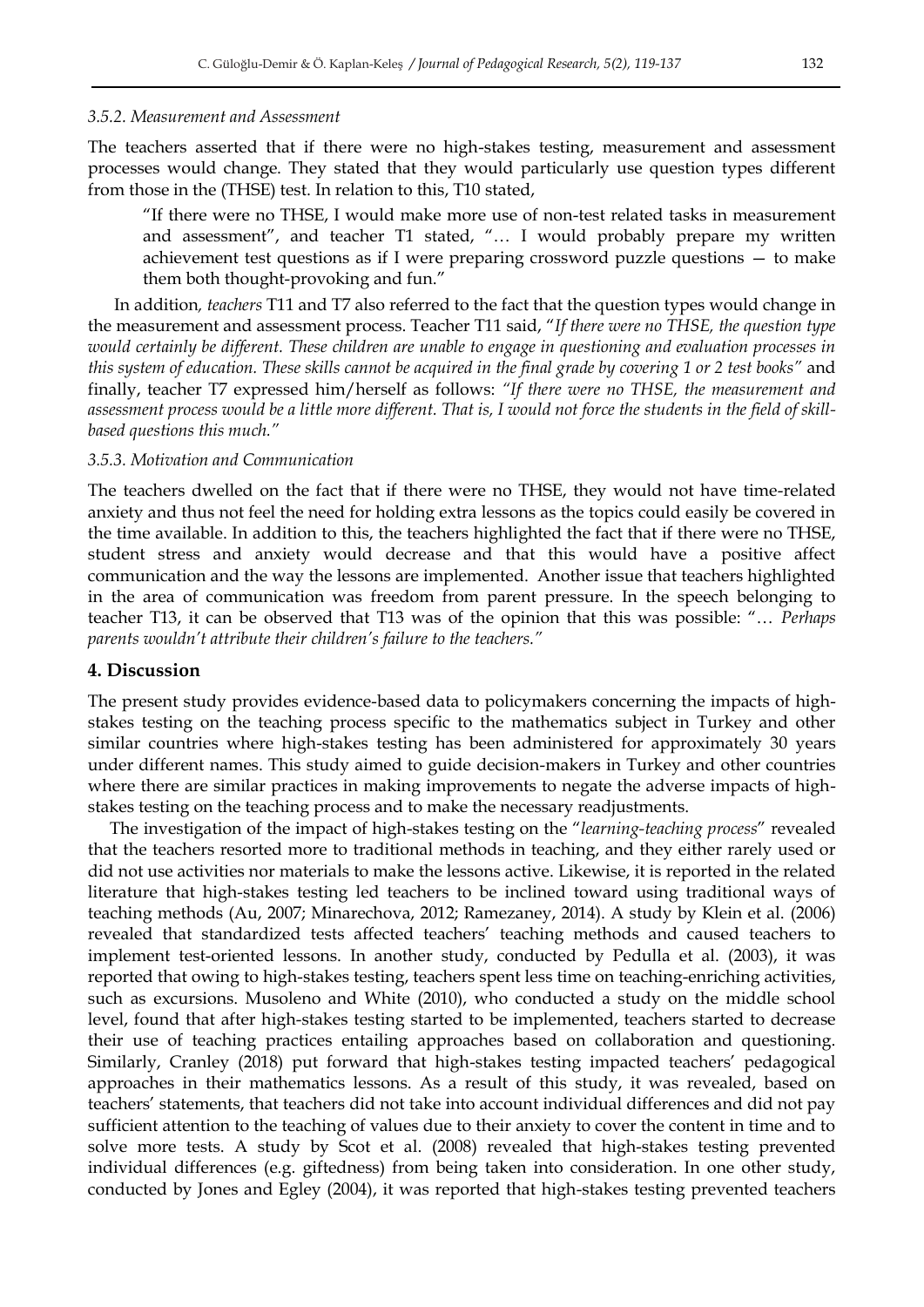from meeting students' learning needs. The fact that teachers disregarded the teaching of values that existed in the mathematics teaching program is an indication that teachers focused on the topics addressed in high-stakes testing, but ignored the other parts (Barnes, 2005). This could also be regarded as a "Narrowed Curriculum", which is frequently mentioned in the related literature on the exclusion of value teaching (Jones & Egley, 2004). Moreover, the teachers claimed that highstakes testing did not only impact the learning-teaching process in grade 8, the syllabus for which the students were responsible, and the only grade at which they sat the test, but also the learningteaching process in the lower grades. This result that the study yielded shows that high-stakes testing has widespread impacts. In other words, this means that teachers are inclined to adopt traditional teaching and pursue test-oriented teaching not only in grade 8 but also in grades 5, 6, and 7. However, in a study by Li and Xiong (2018), it was revealed that the time spent on test preparation by students in class negatively impacted their performance in high-stakes testing. In conclusion, it can be asserted that the impacts of high-stakes testing on the learning-teaching process will prevent the development of students in the cognitive, affective, and psychomotor domains and the realization of education policies regarding students' acquisition of 21st-century skills.

The examination of the impacts of high-stakes testing on "measurement and assessment" revealed teachers' views that the difficulty level and question types in high-stakes testing reflected on their own assessment tools as well. The type and difficulty level of the questions used by the teachers consisted of difficult questions measuring reasoning skills similar to those in the (THSE) test. This shows consistency with the findings reported in a study by Au (2007), which showed that curricular control caused by high-stakes testing resembles tests being dependent on their own structures. While the reflection of high-stakes testing on measurement and assessment is similar in the sub-theme of "homework and projects", it is varied in "school exams". The teachers stated that they assigned homework that consisted of multiple-choice tests comprising THSE-like difficult questions measuring the reasoning skill, while the projects they assigned were based on daily life themes. As for the school exams that the teachers administered, they were only partially impacted by high-stakes testing. The teachers were of the opinion that if they prepared achievement test questions in accordance with high-stakes testing questions, their students would be unsuccessful. This situation shows the teachers' disbelief that most of the students could be successful in highstakes testing.

It has been revealed under the theme of "motivation" that high-stakes testing impacted the motivation of both teachers and students. The teachers stated that it affected the motivation of successful and unsuccessful students in different ways. While the level of motivation of successful students increased, that of unsuccessful students increasingly decreased. Lingard (2009) argued that high-stakes testing would have negative impacts leading to a low level of self-esteem in students with a low level of success and a decrease in commitment to learning. The teachers participating in the present study reported that students experienced stress and anxiety, developed negative emotions against the subject, displayed fatigue, and sank into despair. This finding is consistent with those reported in previous studies revealing that high-stakes testing caused stress and anxiety in students (Büyüköztürk, 2016; Casbarro, 2004; Dinç et al., 2014). In addition to stress and anxiety, another negative impact of high-stakes testing is causing students to perceive the learning process as a boring activity and causing them to become distanced from the learning process (Şahin, 2008). High-stakes testing has a negative impact on the motivation of not only students but also teachers. The teachers in the present study reported that they themselves also experienced stress and anxiety, that their eagerness to teach decreased and they felt pressure on them. In a study by Lynn diFate (2008), in which the stress factors regarding high-stakes tests were revealed, it was identified that time management and motivation were high-stress sources. Similarly, one of the findings of the present study that teachers experienced the anxiety of not being able to cover the course content in due time shows consistency with this finding.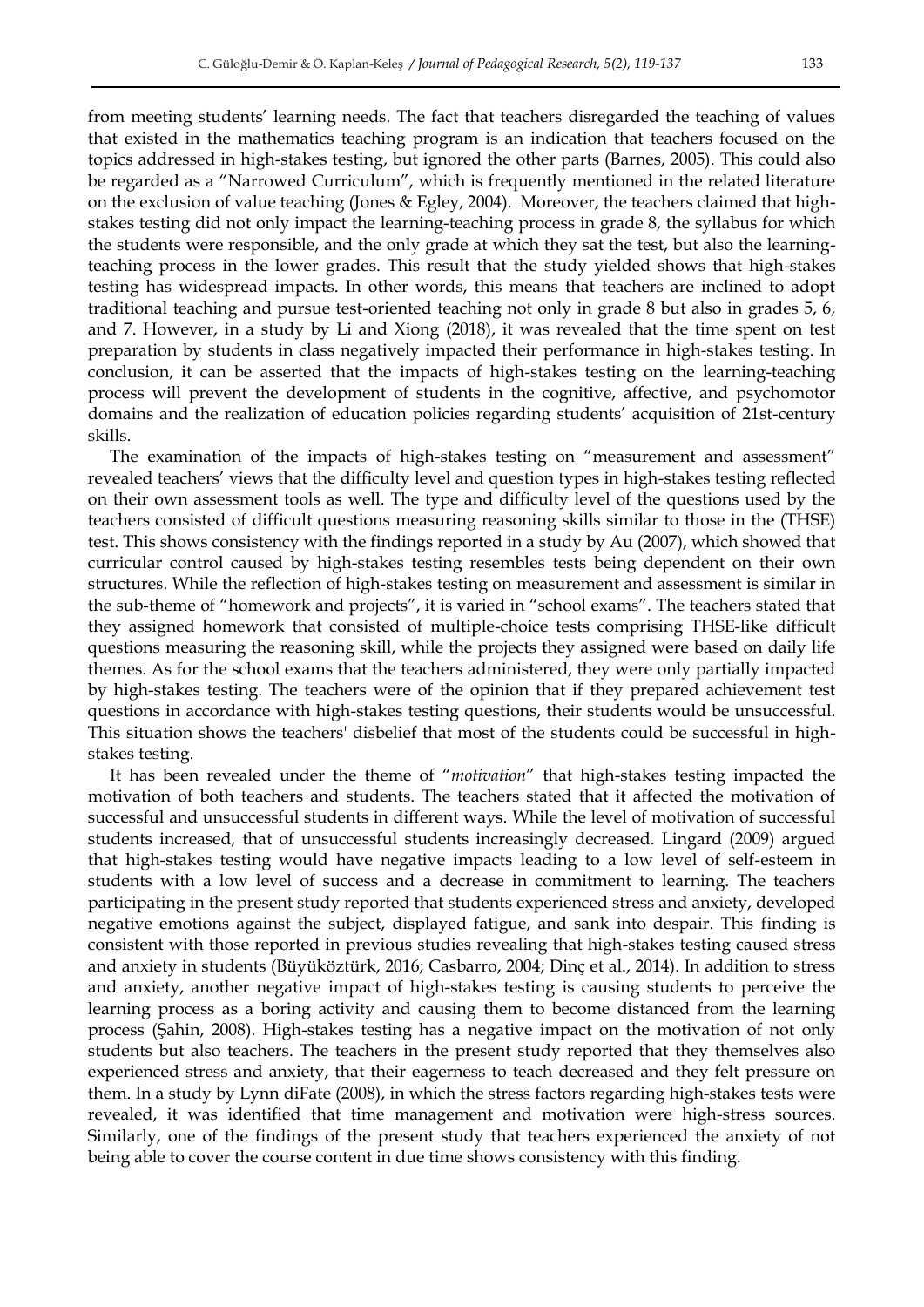Under the theme of "*communication*", the teachers put forward that high-stakes testing affected the "learner-student" and "parent-teacher" communication. The teachers stated that they generally talked to students about high-stakes testing and that the content of these talks consisted of chats that aimed to place fear and pressure on the students or to increase their motivation. In a study with teachers conducted by Pedulla et al. (2003), it was reported that teachers felt intense pressure upon them for their students to perform well. The teachers stated that they made motivational talks in order to enable students to develop positive feelings toward the subject. High-stakes testing impacts not only the teacher-student communication but also the teacher-parent communication in schools. The teachers expressed that high-stakes testing increased their communication with the parents of successful and interested students. It was revealed that the content of the meetings between teachers and parents was based more on high-stakes testing and that other issues, such as student behaviors, interests, and talents were disregarded. The fact that parents regarded teachers who had their students solve multiple-choice tests as good teachers, while they accused teachers when students were unsuccessful caused communication conflicts between teachers and parents. In a study carried out by Pedulla et al. (2003), it was reported that parents pressurized teachers to increase students' test scores. Similarly, in a study by Jones and Egley (2004), it was revealed that parents pressurized parents. Accordingly, it can be concluded that high-stakes testing generally affects the communication process negatively.

Under the theme of "If there were no high-stakes testing," the teachers in the present study claimed that they would behave differently in the areas of "the learning-teaching process", "measurement and assessment", "motivation" and "communication" if there were no high-stakes testing. They stated that in such a condition, they would engage more in active teaching and students' interests and participation in the lessons would increase. They emphasized that if there were no high-stakes testing, they would use question types different from those in the (THSE) test, that they would not have time concerns, and thus would be able to cover the course content with ease. They believed that student' levels of stress and anxiety would decrease and that this would have positive impacts on the teaching methodology and communication. Finally, they claimed that they would be free of parent pressure.

These findings highlight once more that high-stakes testing has negative affects and indicate that if there were no high-stakes testing, the teaching process would be impacted positively. What teachers and students would actually not do if there were no test, but do so due to the test is referred to as backwash (impact) (Alderson & Wall, 1993). Hence, the results that the present study yielded serve as evidence to the backwash (impact) that high-stakes testing causes.

## **5. Conclusion and Recommendations**

Teachers addressed the impacts of high-stakes testing on the process of mathematics teaching in terms of "the learning-teaching process", "motivation", "communication", and "if there were no THSE". The results of the study revealed that the inclination of teachers to adapt traditional teaching and to solve class tests, and their use of assessment questions that resembled those in high-stakes testing had a negative impact on teacher and learner motivation. Similar results were reported in numerous other studies in the related literature. On the other hand, the related literature had no or very few similar results regarding the fact that high-stakes testing prevented the consideration of individual differences in class, the lack of value teaching, the central place that high-stakes testing has in messages within the communication process, and the presence of the widespread influence of high-stakes testing on the teaching process starting at a certain grade and leading down to lower grades, which were results that the present study also revealed. Thus, these results open up a new area of discussion on the impacts of high-stakes testing on the teaching process. Researchers can be recommended to investigate these results more specifically and comprehensively. Policymakers need to take steps toward improving the process, together with the teachers, by minimizing the negative impacts of high-stakes testing on teaching. The elimination of the factors causing problems of stress, pressure, and anxiety, which negatively affect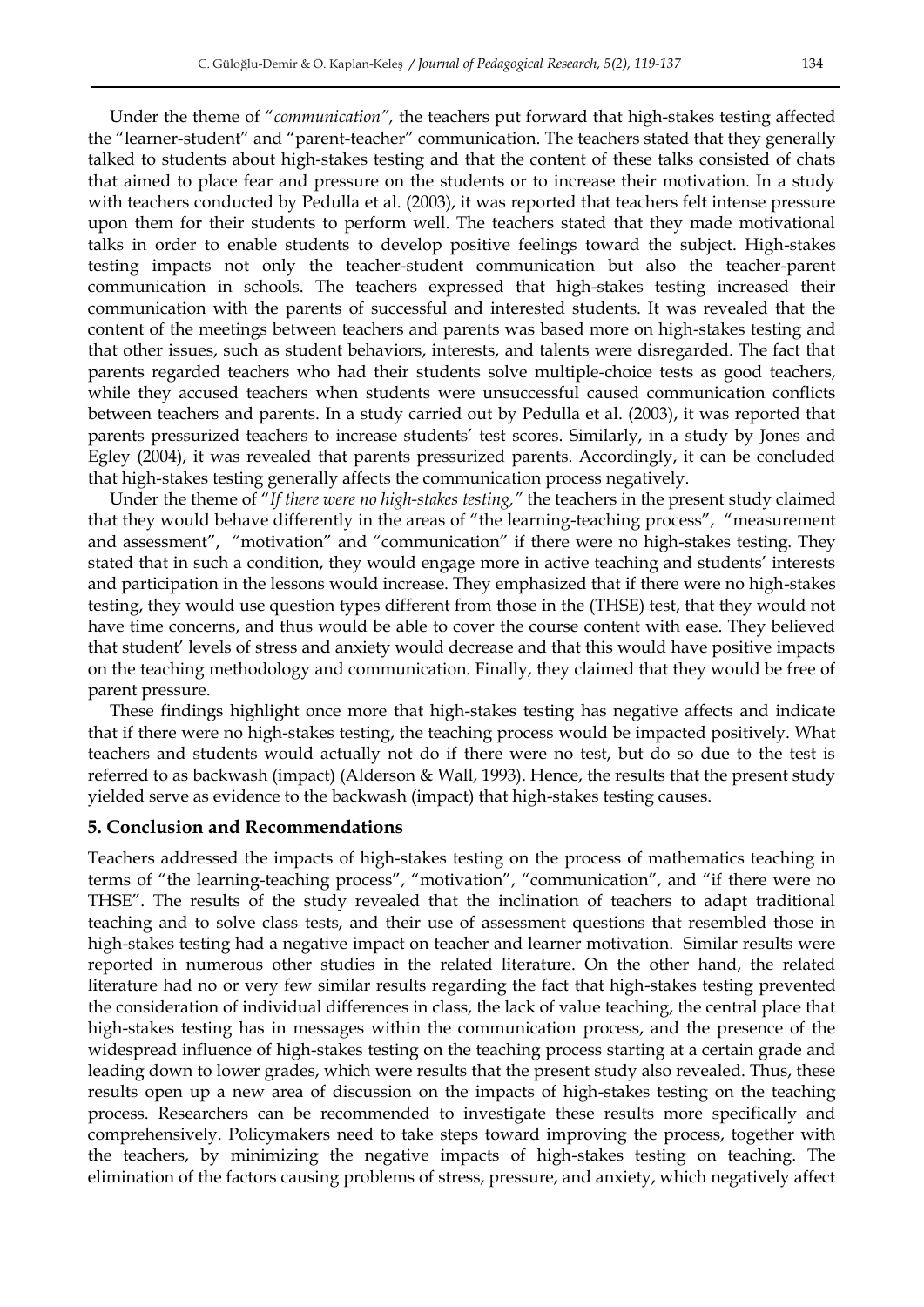the psychology of particular students and teachers, would lead to a more positive learningteaching process. However, conducting studies on eliminating the negativities within the process without the support and approval of teachers will enable the discussion of high-stakes testing to continue because the negative impacts of high-stakes testing will negatively affect the outcomes of education as well.

#### **References**

- Abrams, L. M. (2004). *Teachers' views on high-stakes testing: Implications for the eclassroom*. Arizona State University, Education Policy Research Unit.
- Alderson, C., & Wall, D. (1993) Does washback exist? *Applied Linguistics, 14*(2), 115–12
- Amrein, A. L., & Berliner, D.C. (2002). High-stakes testing, uncertainty, and student earning. *Education Policy Analysis Archives*, *10*(18).<http://epaa.asu.edu/epaa/v10n18/>
- Ashadi, A., & Rice, S. (2016). High stakes testing and teacher access to professional opportunities: lessons from Indonesia. *Journal of Education Policy*, *31*(6), 727-741[. https://doi.org/10.1080/02680939.2016.1193901](https://doi.org/10.1080/02680939.2016.1193901)
- Atılgan, H. (2018). Transition among education levels in Turkey: past-present and a recommended model. *Ege Journal of Education, 19(*1), 1-18. https://doi.org/10.12984/egeefd.363268
- Au, W. (2007). High-stakes testing and curricular control: A qualitative metasynthesis. *Educational Researcher*, *36*(5), 258-267.<https://doi.org/10.3102/0013189x07306523>
- Bağcı, E. (2016). *Alignment of teog mathematics questions to the mathematics curriculum and the level of attainment the goals of teog system* [Unpublished Master's Thesis]. Ankara University, Institute of Educational Sciences, Ankara.
- Barnes, M. (2005). *The Discriminatory Effects of High-Stakes Testing in Georgia: Exploring Causes and Solutions*. Education Law and Policy Forum, Education Law Consortium, The University of Georgia, Athens.
- Breakspear, S. (2012). *The policy impact of pisa: an exploration of the normative effects of international benchmarking in school system performance*. OECD Publishing.<https://doi.org/10.1787/5k9fdfqffr28-en>
- Buyruk, H. (2014). Standardized examinations as a teacher performance indicator and performance evaluation in education. *Trakya University Journal of Education*, *4*(2), 28-42.
- Büyüköztürk, Ş. (2016). Sınavlar üzerine düşünceler [Thoughts on exams]. *Kalem International Journal of Education and Human Sciences*, *6*(2), 345-356.
- Can, E. (2017). Determination of the effects of central exams according to the view of students, *The Journal of Academic Social Science. 5*(58), 108-122. http://doi.org/10.16992/ASOS.12842
- Casbarro, J. (2004). Reducing anxiety in the era of high stakes testing. *Principals*, *83*(5), 36-38.
- Chapman, D., & Snyder, C. W. (2000) Can high stakes national testing improve instruction: Reexamining conventional wisdom, *International Journal of Educational Development, 20(6*) 457–474. [https://doi.org/10.1016/S0738-0593\(00\)00020-1](https://doi.org/10.1016/S0738-0593(00)00020-1)
- Cizek, G. J. (2001). More unintended consequences of high-stakes testing. *Educational Measurement: Issues and Practice, 20*(4), 19-27[. https://doi.org/10.1111/j.1745-3992.2001.tb00072.x](https://doi.org/10.1111/j.1745-3992.2001.tb00072.x)
- Corbin, J., & Strauss, A. (2015). *Basics of qualitative research: techniques and procedures for developing grounded theory*. Sage.
- Cranley, L. (2018). *An investigation into the impact of high-stakes testing, through the naplan assessment, on the teaching and learning of mathematics in one primary school* [Unpublished Master's Theses]. University of Notre Dame, Australia.
- Creswell, J. W., & Miller, D. L. (2000). Determining validity in qualitative inquiry. *Theory into Practice, 39*(3), 124-130. [https://doi.org/10.1207/s15430421tip3903\\_2](https://doi.org/10.1207/s15430421tip3903_2)
- Dinç, E., Dere, İ., & Koluman, S. (2014). An investigation of lay people's experiences and view points on the practices of the transition between schooling levels. *Adiyaman University Journal of Social Sciences 7*(17), 397-423.<https://doi.org/10.14520/adyusbd.761>
- Directorate General for Secondary Education (2016). *Ortaöğretim izleme ve değerlendirme raporu* [Secondary education monitoring and evaluation report]. Ministry of National Education.

http://ogm.meb.gov.tr/meb\_iys\_dosyalar/2017\_06/13152815\_izlemeraporubirlestirilmis\_3\_ekim1.pdf

Education Reform Initiative [ERI] (2013). *Yeni ortaöğretim geçiş sistemi üzerine değerlendirmeler* [Evaluations on the new secondary education transition system] [http://www.egitimreformugirisimi.org/yayin/yeni](http://www.egitimreformugirisimi.org/yayin/yeni-ortaogretime-gecis-)[ortaogretime-gecis-](http://www.egitimreformugirisimi.org/yayin/yeni-ortaogretime-gecis-)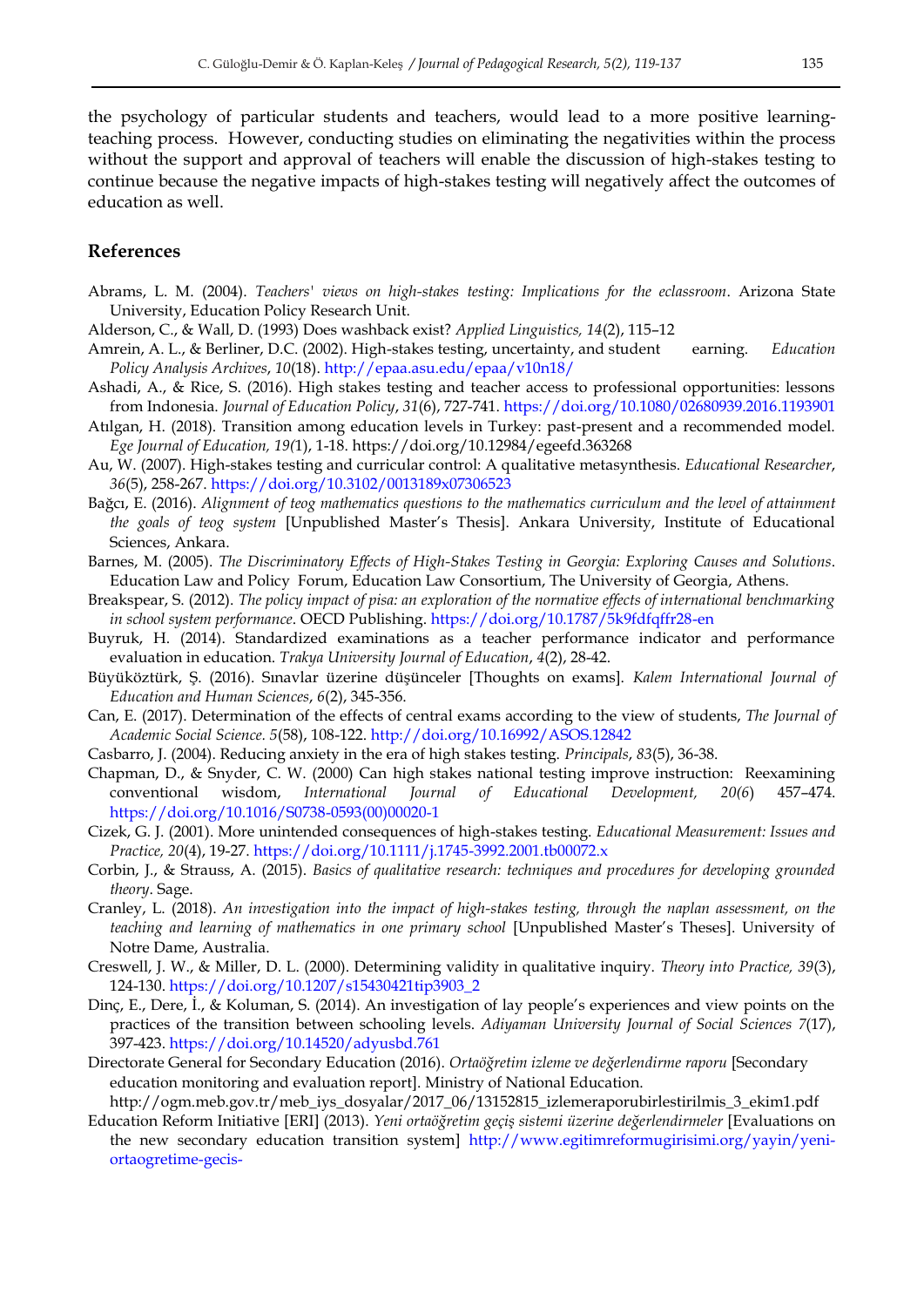- Ekiz, H. (2019). *Standardized testing for traniıtion to high schools: teachers perceptions of how national tests influence teaching and learning in middle schools english classes* [Unblished Master's Thesis]. Middle East Technical University, Ankara.
- Güler, M., Arslan, Z., & Çelik, D. (2019). Mathematics teachers' views on the 2018 entrance exam for high schools. *YYU Journal of Education Faculty, 16*(1), 337-363.<http://doi.org/10.23891/efdyyu.2019.128>
- Gündoğdu, K., Kızıltaş, E. & Çimen, N. (2010). Opinions of students and teachers in relation to high school entrance exam-sbs (case of Erzurum). *Elementary Education Online, 9*(1), 316–330
- Gür, B. S., Çelik, Z., & Coşkun, İ. (2013). *Türkiye'de ortaöğretimin geleceği: hiyerarşi mi, eşitlik mi?* [Future of secondary education in Turkey: Is hierarchy or equality?] SETA Analiz.
- Hamilton, L. S., Stecher, B. M., & Klein, S. P. (2002). *Making sense of test based accountability in education*. Rand Corporation.
- Johnson, D. D., Johnson, B., Farenga, S., & Ness D. (2008). *Stop High Stakes Testing: An Appeal to America's Conscience*. Rowman & Littlefield.
- Jones, B. D., & Egley, R. J. (2004). Voices from the frontlines: teachers' perceptions of high-stakes testing, *Education Policy Analysis Archives, 12*(39).<https://doi.org/10.14507/epaa.v12n39.2004>
- Jones, M. D., Jones, B. D., & Hargrove, T. (2003). *The unintended consequences of high-stakes testing*. Rowmanand Little field Publishers.
- Jonsson A., & Leden L. (2019) The ambiguous influence of highstakes testing on science teaching in Sweden, *International Journal of Science Education, 41*(14), 1926-1943. <https://doi.org/10.1080/09500693.2019.1647474>
- Klein, A. M., Zevenbergen, A. A., & Brown, N. (2006). Managing standardized testing in today's schools. *Journal of Educational Thought*, 4*0*(2), 145.
- Krefting, L. (1991). Rigor in qualitative research: The assessment of trustworthiness. *American Journal of Occupational Therapy, 45*(3), 214-222. <https://doi.org/10.5014/ajot.45.3.214>
- Kumandaş, H., & Kutlu, Ö. (2010). High stakes testing: do secondary education examination involve any risks? *Procedia- Social and Behavioral Sciences, 9*, 758-764. https://doi.org/10.1016/j.sbspro.2010.12.230
- Li, H., & Xiong, Y. (2018). The relationship between test preparation and state test performance: Evidence from the Measure of Effective Teaching (MET) project. *Education Policy Analysis Archives, 26*(64). http://dx.doi.org/10.14507/epaa.26.3530
- Lincoln, Y. S., & Guba, E. G. (1985). *Naturalistic inquiry*. Sage Publications.
- Lingard, B. (2009). Testing times: The need for new intelligent accountabilities for schooling. *QTU Professional Magazine, 2*4, 13-19.
- Looney, J. W. (2009). *Assessment and innovation in education*. OECD Publishing. http://dx.doi.org/ 10.1787/222814543073
- Lynn diFate, T. (2008). *Stress factors of elementary and middle school teachers associated with high stakes testing as required by No Child Left Behind* [Unpublished Doctoral Dissertation]. University of Bridgeport, Connecticut.
- Madaus, G. F. (1988). The influence of testing on the curriculum. In L. N. Tanner (Ed.), *Critical issues in curriculum: Eighty-seventh yearbook of the national society for the study of education* (pp. 83–121). University of Chicago Press.
- Maykut P.& Morehouse R. (2005). *Beginning qualitative research. A philosophic and practical guide.* The Falmer Press
- Merriam, S. (2009). *Qualitative research: A guide to design and implementation*. Jossey-Bass.
- Miles, M. B.,& Huberman, A.M. (1994). *Qualitative data analysis: an expanded sourcebook.* Sage.
- Minarechová, M. (2012). Negative impacts of high-stakes testing. *Journal of Pedagogy/Pedagogický Casopis*, *3*(1), 82-100.<https://doi.org/10.2478/v10159-012-0004-x>
- Moustakas, C. (1994). *Phenomenological research methods.* Sage.
- Musoleno, R. R., & White, G. P. (2010). Influences of high stakes testing on middle school mission and practice, *RMLE Online,* 34(3), 1-10.<https://doi.org/10.1080/19404476.2010.11462076>
- Patton, M. Q. (2002). *Qualitative research and evaluation methods*. Sage Publications.
- Pedulla, J. J., Abrams, L. M., Madaus, G. F., Russell, M. K., Ramos, M. A., & Miao, J. (2003). *Perceived Effects of State-Mandated Testing Programs on Teaching and Learning: Findings from a National Survey of Teachers*. National Board on Educational Testing and Public Policy, Lynch School of Education, Boston College. <https://www.bc.edu/research/nbetpp/statements/nbr2summary.pdf>
- Popham, W. J. (2001). Teaching to the test. *Educational Leadership*, *58*(6), 16-20.